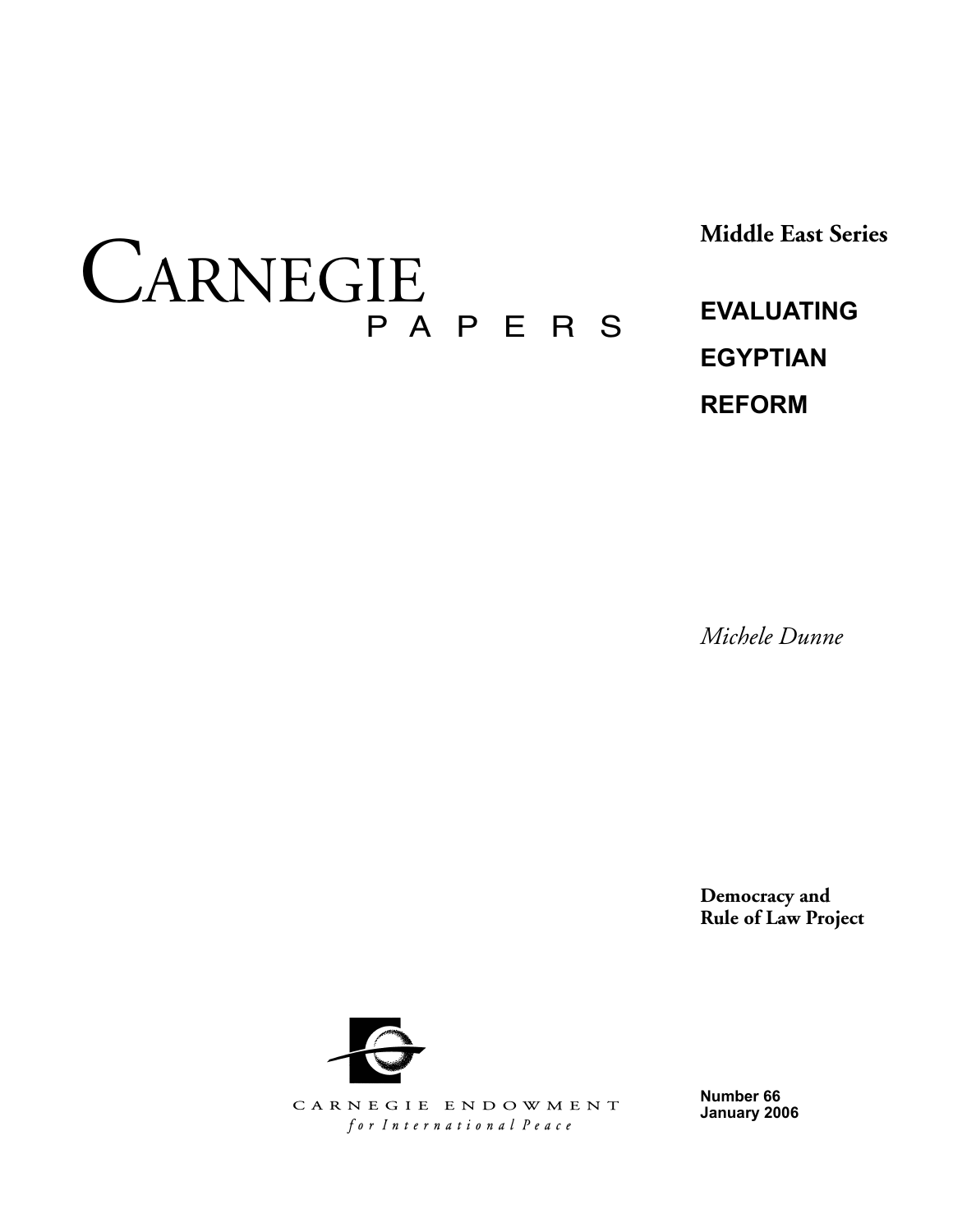© 2006 Carnegie Endowment for International Peace. All rights reserved.

No part of this publication may be reproduced or transmitted in any form or by any means without permission in writing from the Carnegie Endowment. Please direct inquiries to:

Carnegie Endowment for International Peace Publications Department 1779 Massachusetts Avenue, NW Washington, DC 20036 Phone: 202-483-7600 Fax: 202-483-1840 www.CarnegieEndowment.org

This publication can be downloaded for free at **www.CarnegieEndowment.org/pubs**. Limited print copies are also available. To request a copy, send an e-mail to pubs@CarnegieEndowment.org.

# **Carnegie Papers**

Carnegie Papers present new research by Endowment associates and their collaborators from other institutions. The series includes new time-sensitive research and key excerpts from larger works in progress. Comments from readers are welcome; reply to the author at the mailing address above or by e-mail to pubs@CarnegieEndowment.org.

# **About the Author**

**Michele Dunne** is editor of the Carnegie Endowment's *Arab Reform Bulletin*, and visiting assistant professor of Arabic at Georgetown University. A specialist on Middle East affairs, formerly at the State Department and White House, Dunne is author of *Integrating Democracy Promotion into U.S. Middle East Policy*, and *Libya: Security Is Not Enough,* both available at www.CarnegieEndowment.org/pubs.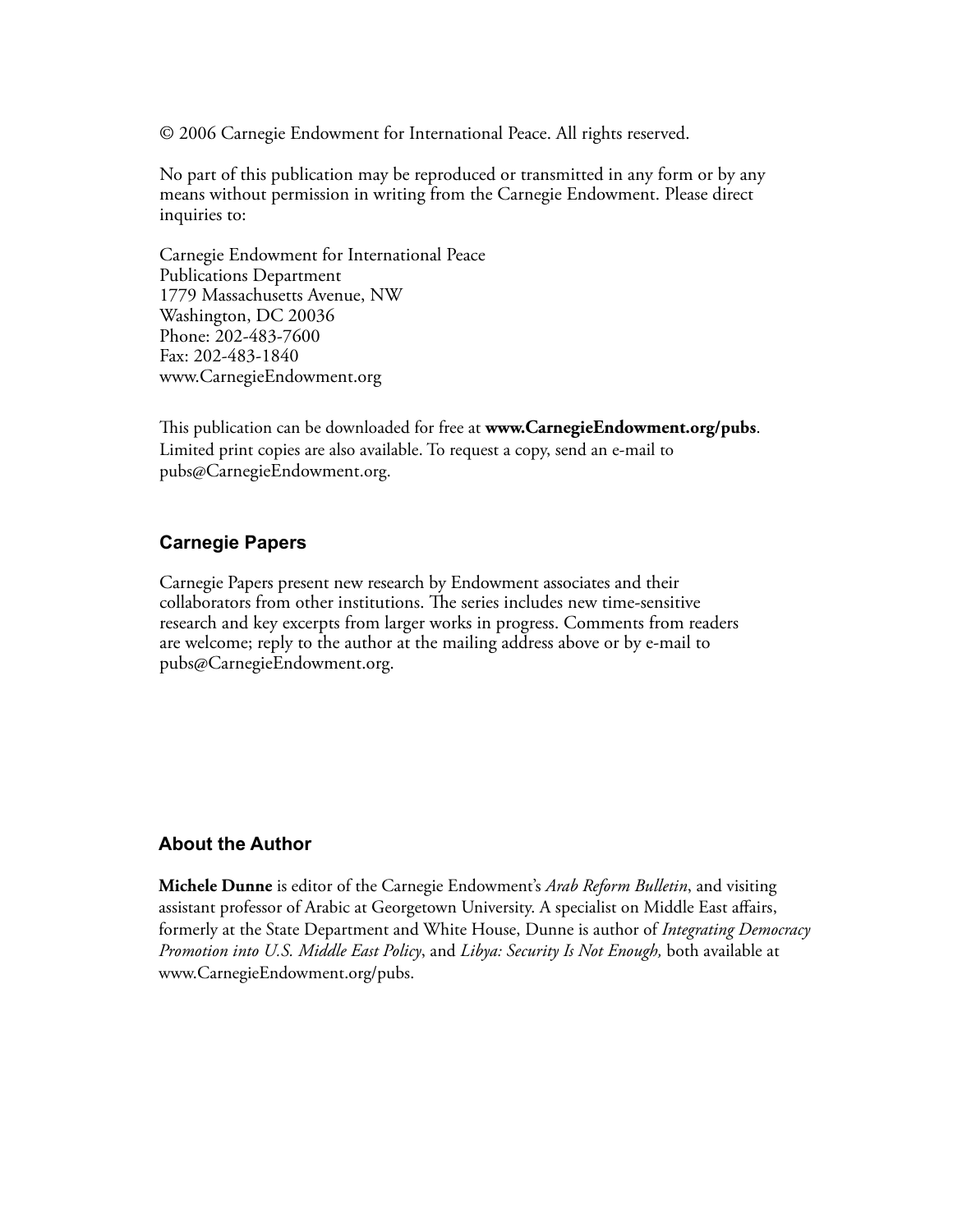# **Contents**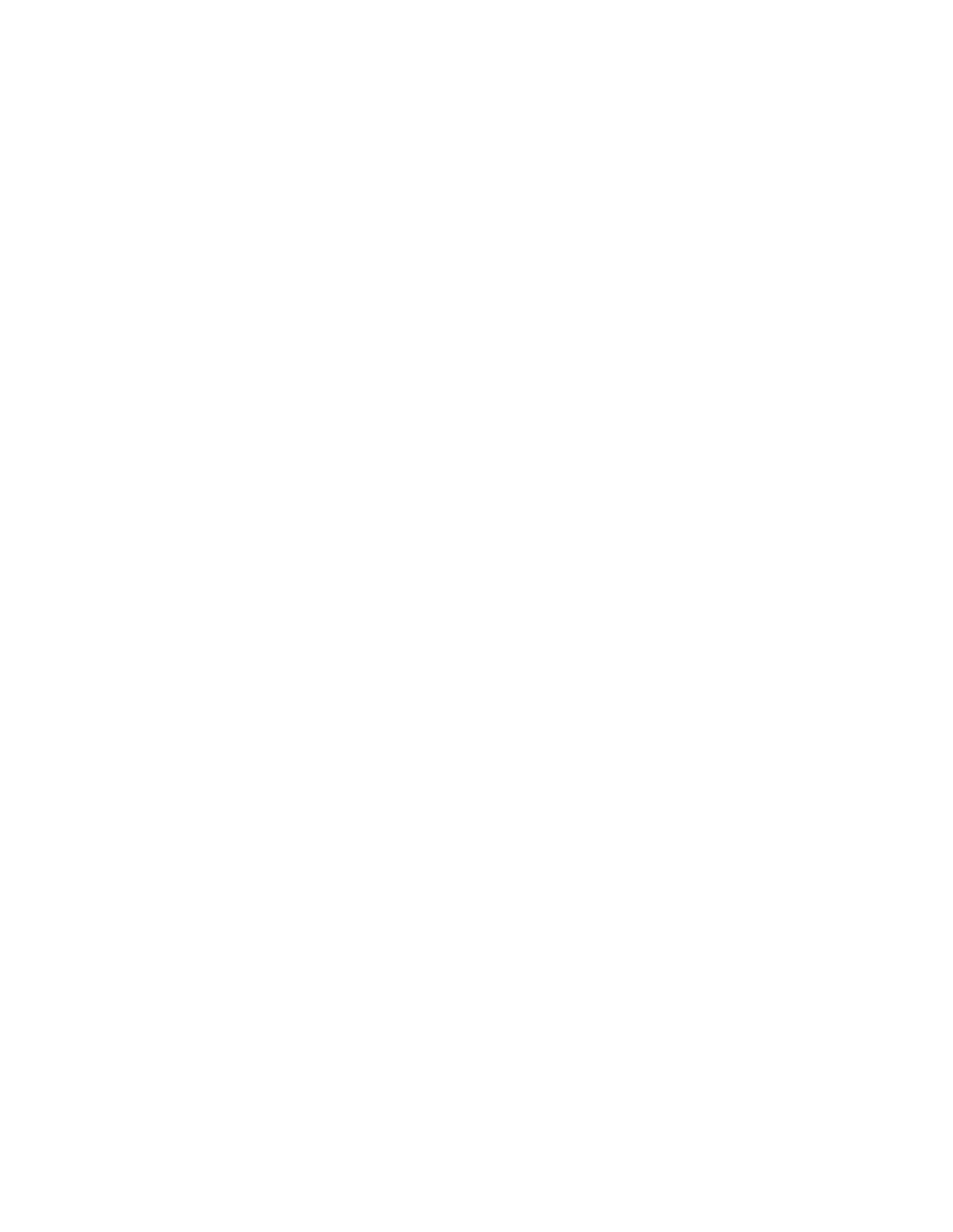THE POLITICAL OPENING THAT BEGAN in late 2004 in Egypt has been unlike any seen in the country in at least twenty years, perhaps in a half century. It has resulted so far in Egypt holding its first-ever presidential election as well as parliamentary elections that were significantly fairer and more transparent than in the past, although marred by violence. Political dissidents are making bolder demands, most of the taboos on criticizing the regime have been swept away, and there is now more opposition representation in Parliament than at any time since the 1952 Free Officers' coup. The Muslim Brotherhood, an illegal organization but also the only effective opposition party, made dramatic gains in the fall 2005 elections. Yet many observers inside and outside Egypt view the political reform steps made in 2004 and 2005 as no more than cosmetic measures taken to preserve rather than change an essentially authoritarian order. Has Egypt entered an era of irreversible momentum toward democratization, or is it merely undergoing a brief liberal episode that will not fundamentally change the way political power is exercised?

Egypt's history of start-and-stop liberalization and the limited scope of top-down political reform steps so far give ample reason for skepticism. Moreover, the 2005 elections highlighted other persistent problems in Egyptian politics, including voter apathy, weak political parties, and the use of security forces for political ends. There are also long-term implications of recent developments civilianizing the presidency, for example, and legitimizing civil society monitoring of government performance—that contain the seeds of broader change. Whether they bear fruit depends in part on external actors, especially the United States, which can choose either to direct the Egyptian regime's attention repeatedly to internal calls for change or to support the regime in ignoring or responding minimally to such calls.

# **Political Reform until 2000**

Compared with other Arab countries, Egypt has a lengthy history of political participation, albeit one marked by episodes of expansion and contraction in liberties. Egypt's nineteenth-century rulers established a number of different consultative assemblies whose members were appointed or, in some cases, elected indirectly. They also founded a judiciary and adopted a corpus of laws drawing on both Islamic and European legal traditions. Egypt's 1882 Constitution provided for an elected Parliament with legislative powers, but British occupation short-circuited that process and the country did not have its first elected assembly in place until 1924. Although Egypt gained its nominal independence in 1922, British forces and advisors remained for another thirty years. During this period a three-way struggle among the king, the British, and a Parliament dominated by the liberal Wafd Party made for a chaotic political scene. King Fuad dissolved the Parliament numerous times and abrogated the relatively liberal 1923 Constitution in 1930, but public demands forced his successor, Faruq,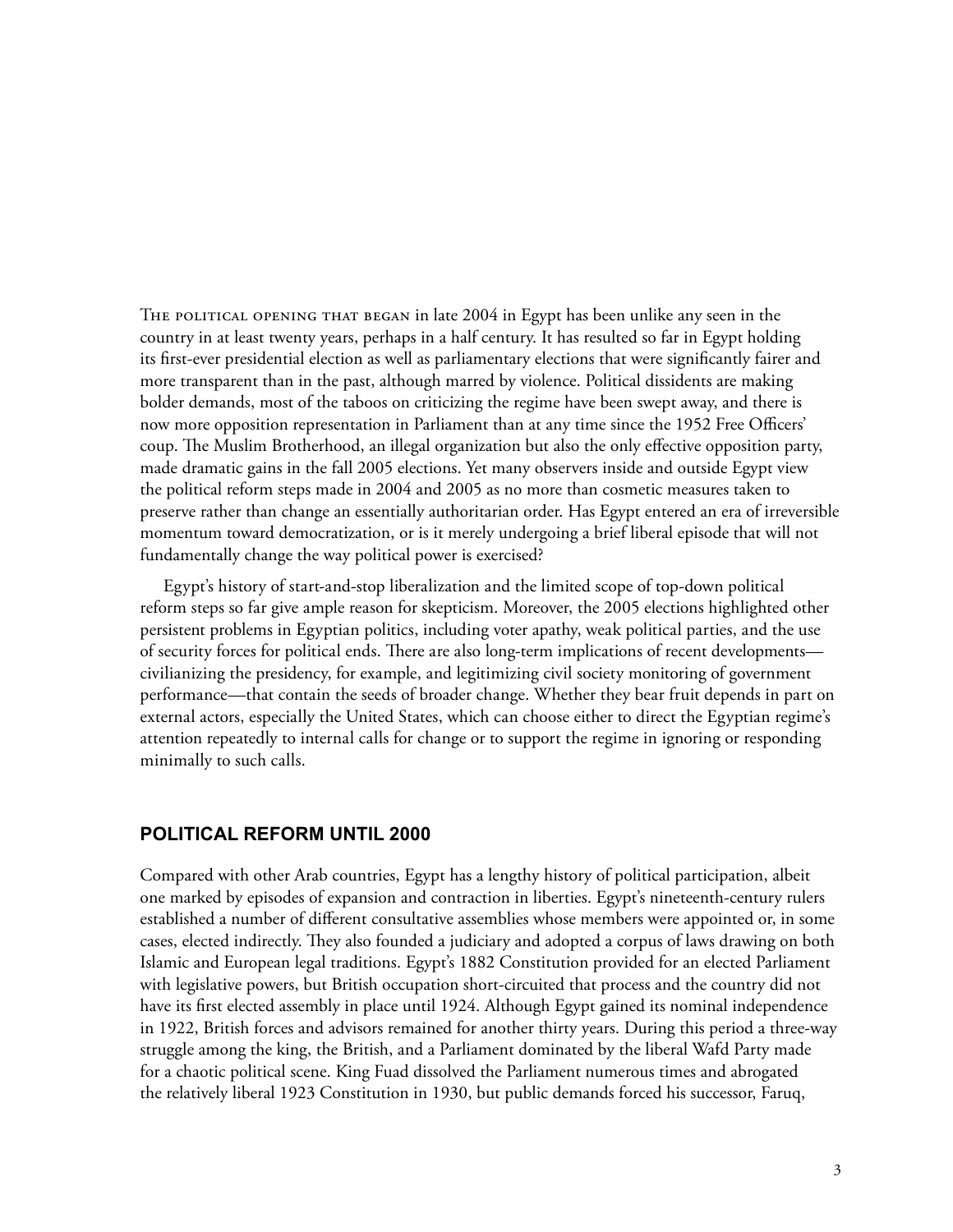to restore it unchanged in 1936. Tensions rose with the increased British military presence in Egypt during World War II, leading to a series of rigged elections and a rapid succession of cabinets from 1936 to 1952.

In 1952 a group of young officers carried out a bloodless coup, overturning the constitutional monarchy and eventually ousting British forces. The Free Officers also abrogated the 1923 Constitution and abolished all political parties. New constitutions in 1956 and 1964 provided for a measure of political participation, but Egypt was effectively a single-party system, in which dissent was repressed harshly, until the death of President Abdel Nasser in 1970. Anwar Sadat brought about a partial economic and political liberalization and allowed the emergence of a few tame opposition parties in the 1970s while also quietly encouraging the re-emergence of the Muslim Brotherhood (which played an active role in politics in the 1930s and 1940s, but was declared illegal by Nasser) as a counterbalance to leftist forces. Opposition to Sadat grew increasingly vociferous from 1977 onward due to controversial economic reform steps as well as his initiative to make peace with Israel. Sadat responded with repressive measures such as Law 95 of 1980, known as the Law of Shame, which criminalized many forms of expression. In September 1981 he arrested more than 1,000 of his critics from all parts of the political spectrum, a step often seen as leading to his assassination by an Islamist military officer that October.

Upon Sadat's assassination President Hosni Mubarak released Sadat's critics but also renewed the state of emergency under which Egypt had been ruled on and off since the 1950s, suspending many of the civil liberties provided in the 1971 Constitution. Political party life during the 1980s was reasonably lively, with the re-emergence of the Wafd Party and active participation of the Muslim Brotherhood via alliances with various legal parties. Elections in 1984 and 1987 produced parliaments with opposition representation of about 20 percent. A 1990 court-mandated switch from a proportional representation to individual district system, however, unseated the 1987 Parliament and hurt opposition parties' chances in subsequent elections.

The 1990s saw the rise of increasingly assertive Islamist opponents to the regime, including extremist groups that carried out a series of violent attacks on government officials, secular intellectuals, foreign tourists, and Christians. Partly in an effort to keep Islamists in check, Mubarak took steps during this period that hurt all Egyptians' ability to express themselves politically in either formal political institutions or more informal venues. 1 The 1993 Syndicates Law, 1995 Press Law, and 1999 Nongovernmental Associations Law curtailed freedoms of association and expression by imposing new governmental regulations and harsh penalties for violations. By the late 1990s not only had parliamentary politics become stagnant and virtually irrelevant to the life of the country, but alternative avenues for political expression were severely hampered as well.

# **Sources of Change**

Just as it seemed that political life was moribund in the late 1990s, a series of internal and external developments began to alter the context within which the Egyptian political game was played. As President Mubarak began his fourth six-year term in 1999, he promised to uphold a Supreme Constitutional Court ruling calling for judicial supervision of elections. Mubarak pledged at that time to hold free and fair parliamentary elections in 2000, implicitly acknowledging for the first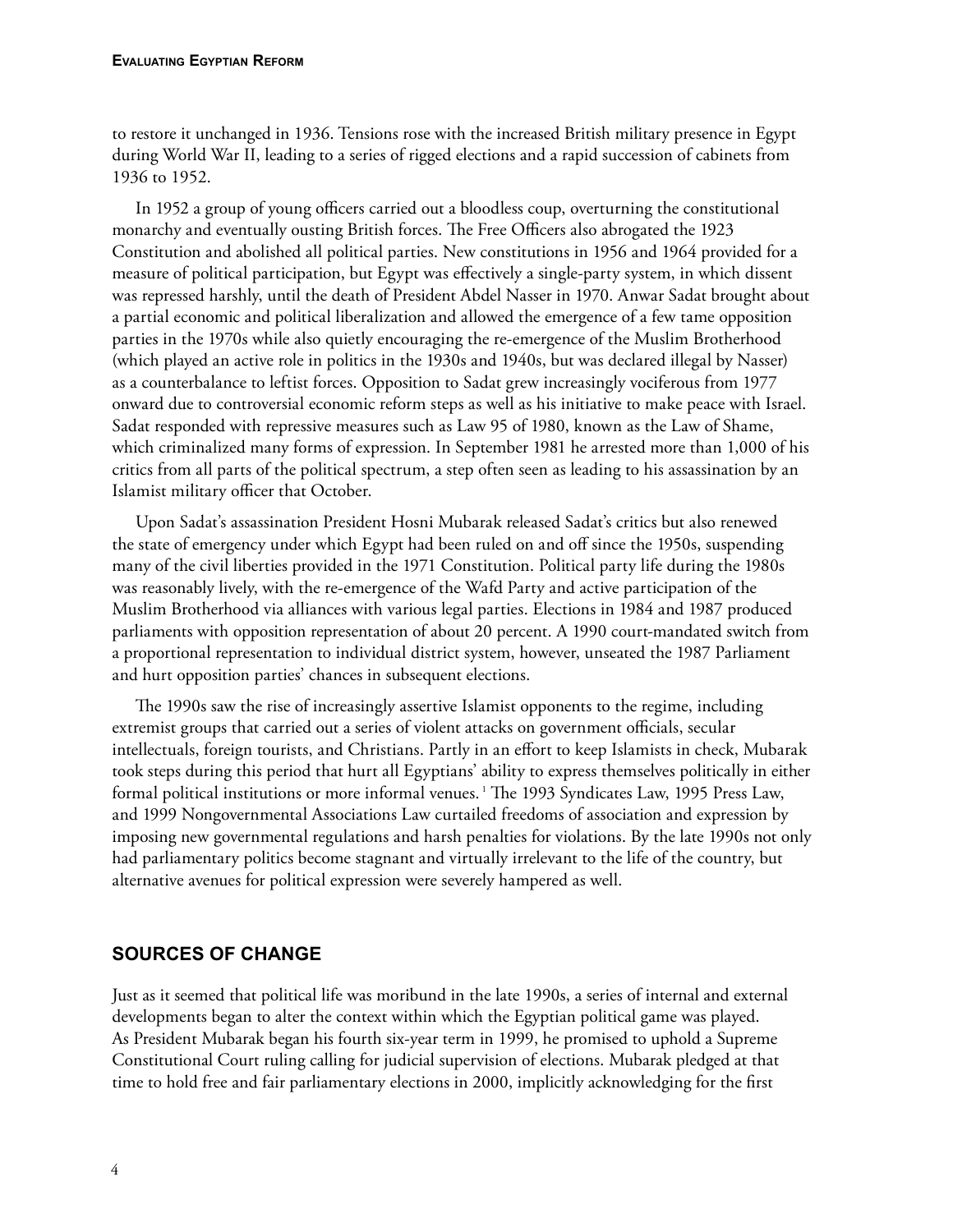time that previous elections were flawed. At the same time, speculation among Egyptians about presidential succession was rising. Mubarak was then aged 71 and his younger son Gamal, a banker by profession, was taking an increasingly active role in politics as a spokesman for business interests and youth, first as a nonpartisan activist and later in the National Democratic Party (NDP).

The 2000 parliamentary elections—the first to be supervised by judges—were by most accounts somewhat cleaner and more credible than the 1990 or 1995 elections, which were characterized by widespread fraud and violence. Widespread arrests of Muslim Brotherhood candidates and campaign workers, however, as well as intimidation of voters outside polling stations, marred the elections. Nonetheless, the NDP still suffered a major humiliation at the hands of independent candidates, who won more than half of the 444 seats up for election versus NDP's 38 percent. Ultimately, though, most of the independents—former NDP members passed over for nomination—later rejoined, providing the NDP with a solid 87 percent majority in the assembly.

As internal pressures for change began to surface, dramatic events also altered the global context. The 2001 terrorist attacks in the United States; subsequent U.S. invasions of Afghanistan and Iraq in 2002 and 2003; the holding of reasonably free elections in Palestine, Iraq, and Lebanon; and the U.S. adoption of democratization as a strategic goal for the Middle East all had important repercussions. Proliferating information outlets magnified the impact of these events, which were beamed live and uncensored into Egyptian homes and coffee shops by Arabic language satellite channels and debated in myriad chat rooms and blogs.

### **Modernization of the Ruling Party**

The NDP's embarrassingly poor performance in 2000 gave Gamal Mubarak an opening to propose an overhaul aimed at making the NDP look and function more like a modern political party rather than an engine for recruiting support for the regime in exchange for government patronage. Drawing largely on the model of the British Labor Party, Gamal Mubarak designed and led a new Policy Secretariat that began to produce policy papers on a wide range of economic, political, and foreign affairs topics. He recruited a circle of young, reform-minded businesspeople and technocrats, some of whom were later placed in cabinet or party leadership positions. By 2004 Gamal Mubarak's imprint on the NDP was apparent, with the appointment of a cabinet full of his protégés (among them Prime Minister Ahmad Nazif) in July and the holding of a slickly packaged, media-friendly party conference in September showcasing the NDP's new image. Hosni Mubarak's presidential campaign in summer 2005—which featured Western-style stumping, clear promises for policy changes, and an attempt to show that the party was not using government resources in the campaign—showed the touch of Gamal and his circle. NDP parliamentary candidates also made an attempt to run more vibrant than usual campaigns in autumn 2005 and to show some uniformity in terms of electoral programs and slogans.

The NDP seemed destined for a further shakeup or even a rupture after the 2005 parliamentary elections, however, as the revamped party (in reality, still a blend of old and new approaches) fared no better than in 2000. NDP candidates won outright only 34 percent of races and, once again, it was only by reintegrating large numbers of prodigal sons that the party was able to secure its desired two-thirds majority. Moreover, the opposition representatives elected in 2005—28 percent of the People's Assembly—came overwhelmingly from the Muslim Brotherhood rather than from the secular parties with whom the NDP was accustomed to dealing.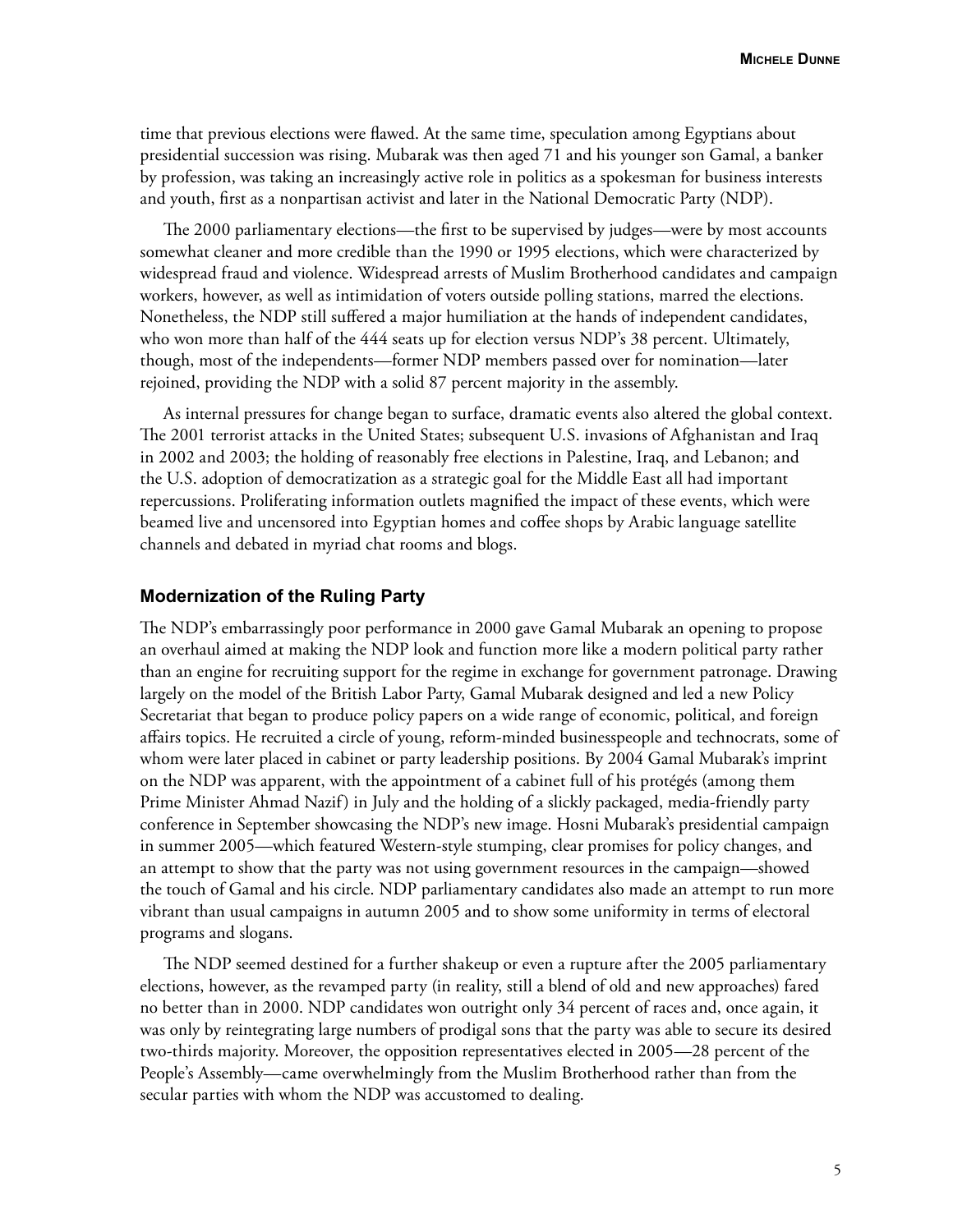### **The Opposition Awakens**

In 2004 and 2005, new factions emerged inside opposition groups or split from them altogether, challenging parties to redefine their goals and strategies. As in the NDP, to some extent this change was generational. Throughout the 1970s and 1980s, a generation of activists was maturing inside organizations ranging from the Muslim Brotherhood to leftist and Nasserist groups via participation in student, professional syndicate, and municipal politics. In the Muslim Brotherhood, for example, activists in their 30s to 50s began to press during the 1990s for greater Brotherhood efforts to form a political party and to contest elections more openly. Several Brothers led by Abul Ila Madi left the Brotherhood to attempt to form the Center (Wasat) Party, which struggled from 1996 onward to attain licensing as a party. Other young leaders, such as Essam Al Eryan, remained within the Brotherhood but pushed for clearer articulation of the movement's political platform and greater democracy within the Brotherhood's essentially patriarchal structure, particularly after the deaths of two Brotherhood Supreme Guides in 2002 and 2004. Although the new Guide chosen was septuagenarian Mahdi Akef, his two deputies were prominent members of the younger generation. In March 2004 Akef openly embraced many of the younger generation's ideas in a new political program that expressed clearer support for principles of democratic government than the Brotherhood had done in the past.<sup>2</sup>

Nor was the Brotherhood alone in being pushed by a younger generation to begin challenging the political order more openly. Parliamentarian Hamdeen Sabahi left the Nasserist Party to form the Karama (Dignity) Party, which as of late 2005 was still engaged in an unsuccessful struggle for licensing. Ayman Nour, an assertive young parliamentarian who was ousted from the Wafd Party after a power struggle in 2001, founded the liberal secular Ghad (Tomorrow) Party, which was licensed in 2004 after a lengthy court fight. Nour's own battles with the regime were just beginning, however, as he and his party became the target of an apparent campaign to discredit a nascent rival. Charged with forging signatures on petitions to found the party, Nour nonetheless ran in the 2005 presidential election and won more than twice as many votes (nearly 8 percent of the total) as Wafd leader Noman Gomaa. In November, however, Nour lost his parliamentary seat to a former security officer put up by the NDP and in December Nour was convicted of forgery in a highly politicized trial and sentenced to five years in prison. The Ghad Party also began to splinter under the pressure.

In addition to parties, and quasiparties such as the Brotherhood, protest movements emerged that rejected the limitations imposed on parties. Such movements appeared to spring forth suddenly in late 2004 and 2005 but actually had their roots in demonstrations organized from 2001 through 2004 to protest regional issues (for example, the Israel-Palestine conflict and Iraq) that went on to criticize Egyptian policy and the government.

The most dynamic protest movement so far has been the Egyptian Movement for Change, an informal group of leftists, Nasserists, liberals, and Islamists—many of them younger generation dissidents rather than party leaders—that united in autumn 2004 around the idea of pushing for more radical change than the NDP had in mind. The movement held its first demonstration in December 2004 and quickly became known by the one-word slogan the silent demonstrators wore pasted over their mouths, "Kifaya" or "Enough." Immediately recognized as signifying opposition to the continued rule of Mubarak as well as to succession by his son, the slogan violated a long-held taboo against criticism of the president. Kifaya went on to hold regular protests which gradually increased from several dozen to several hundred participants, ignoring the need to request police permits for such gatherings under the state of emergency.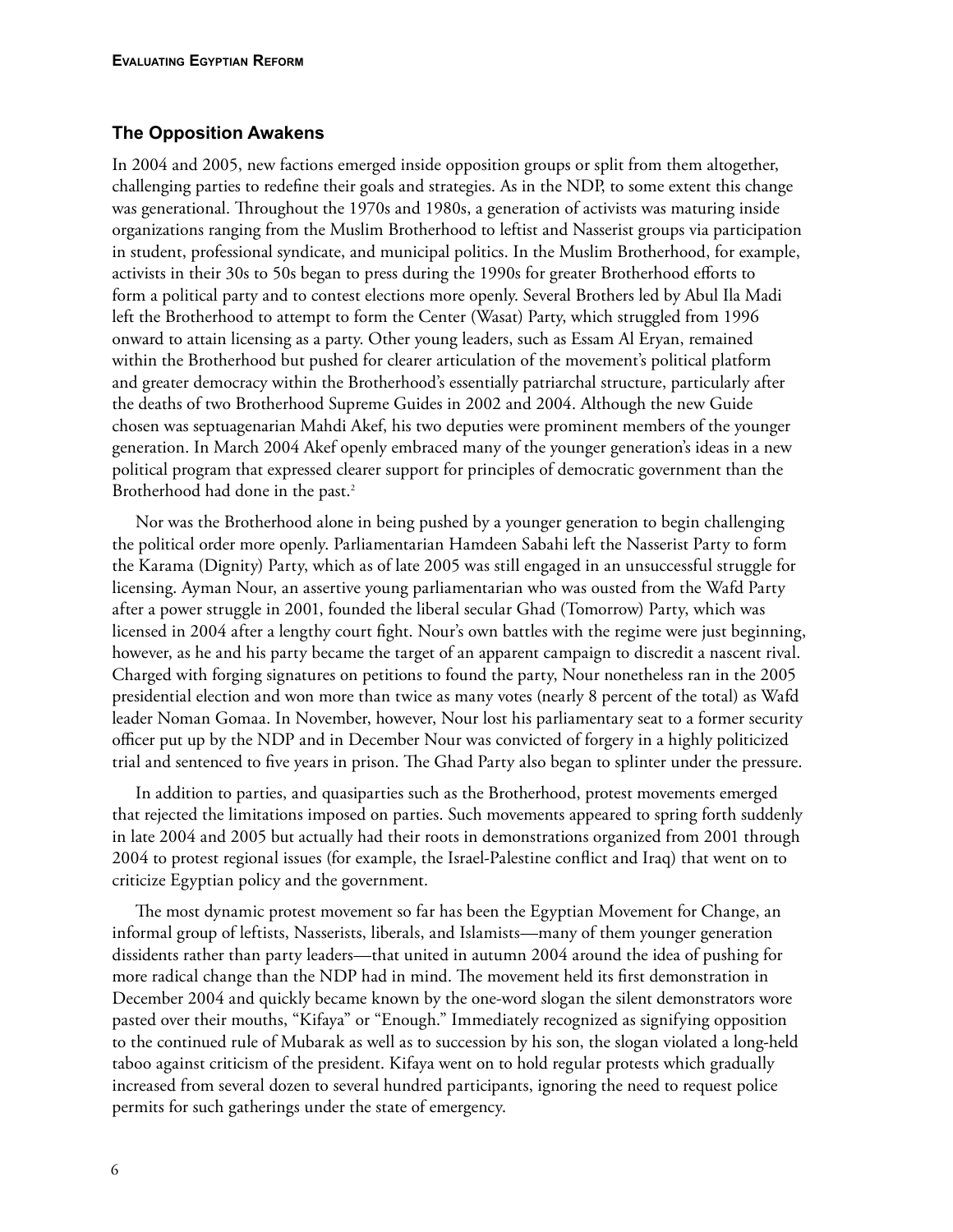The 2005 legislative elections made clear, however, that secular opposition parties and movements were in no position to compete with the Muslim Brotherhood organizationally. The Brotherhood won a total of eighty-eight seats versus eleven for all secular opposition groups combined. Kifaya joined with the major opposition parties (Wafd, Tagammu, Nasserist), parties awaiting legalization (Wasat and Karama), and several other movements to form a "National Front" that attempted to coordinate candidate choices and programs within a unified opposition. What counted on election day, however, was that the Brotherhood had mobilized its supporters, who showed up to vote in large numbers and gave Brotherhood candidates a success rate of roughly 60 percent for the 150 seats which they contested. Results of the 2005 parliamentary elections are thus likely to bring about a total rethinking of strategies and alliances in secular opposition groups as well as within the NDP.

### **Fissures within the Establishment**

Just as striking as 2005's reactivation of political opposition forces has been proreform activism by members of the judiciary and, to a lesser extent, by members of the ruling party. The Egyptian Judges Club, a largely social body that has lobbied on behalf of judicial independence episodically, passed a resolution in May 2005 threatening that it would not supervise upcoming elections unless the government approved a new law strengthening judicial independence and gave judges greater authority over elections. The threat was a potent one as the government could not hold elections without judicial supervision. The Judges Club also issued statements strongly critical of the conduct of the May 25 constitutional referendum and of the establishment of electoral commissions that were not truly independent. The minister of justice, an executive branch appointee, responded at first with efforts to divide and buy off judges but finally compromised with the club on a new draft judiciary law to be sent to Parliament in 2006 and agreed to give judges greater authority in supervising elections. Although the judges did not win all they had hoped from the government, their bold stroke—loudly cheered by opposition movements—was a lesson to all that leverage existed even within an authoritarian system if players were not afraid to use it.

In addition to the judiciary, several liberal members of the ruling party, brought in as part of the liberalizing trend spearheaded by Gamal Mubarak, pushed actively in 2005 for more assertive reform measures. One parliamentarian, a member of the Shura Council appointed by Mubarak, broke ranks with the party and voted against the May 2005 constitutional amendment, saying it precluded true competition for the presidency. Others made their dissatisfaction with the modest scope of NDP reform measures known in media interviews. In the immediate aftermath of the 2005 elections, rumors circulated about the possible creation of a new liberal political party combining likeminded members of the NDP and other parties.

### **Evaluating Recent Reform Measures**

Faced with growing criticism at home and abroad, President Mubarak and the NDP have responded with a flurry of political reform measures in the last few years. They generally fall into three categories: amendment of constitutional articles or laws governing political activity; creation of new, semi-independent oversight bodies; and abrogation of laws or regulations impinging on civil liberties. Such measures represent an apparent attempt to liberalize the political system within carefully controlled guidelines that will preserve NDP control for the foreseeable future. Even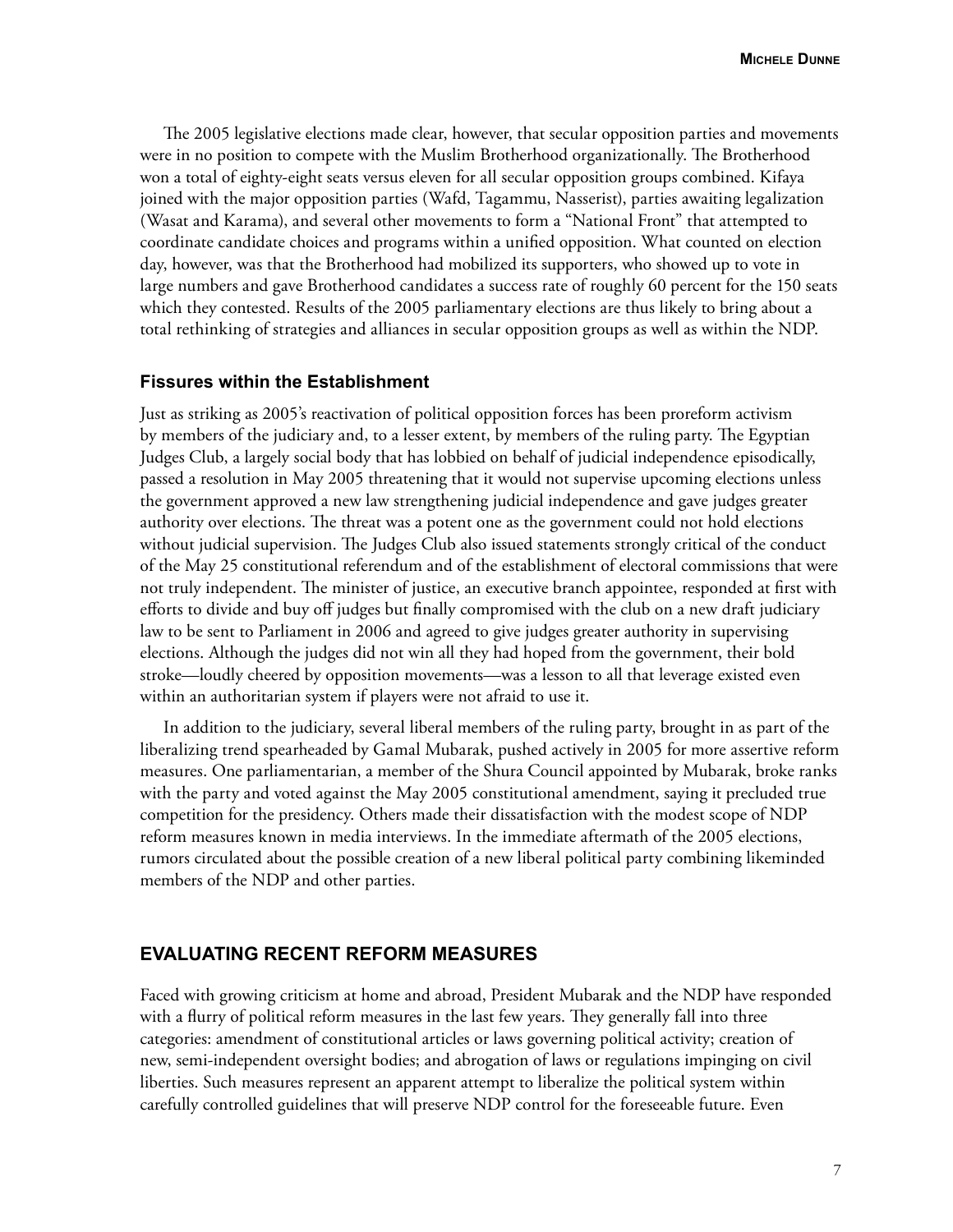with these changes, the Egyptian system will still preclude a realistic possibility of anyone other than the National Democratic Party coming into power for now. But some steps have long-term repercussions—civilianizing the presidency, for example, and legitimizing civil society oversight of government performance—that might over time lead toward democratization.

# **Amended Laws and New Oversight Bodies**

Between early May and early July 2005, the Egyptian Parliament passed a number of important pieces of legislation directly related to political participation:

- Constitutional Amendment to Article 76, calling for direct popular election of the president and establishing an electoral commission
- Presidential Election Law 174 of 2005, specifying campaign regulations
- Political Rights Law 173 of 2005, establishing an electoral commission for parliamentary elections
- Political Parties Law 177 of 2005, changing procedures for forming parties<sup>3</sup>

*Presidential Election.* Direct popular election of the president is the most potentially significant change in the political system introduced by the new legislation, although the parameters established for candidate eligibility effectively hamper competition under current circumstances. Amended Article 76 and the Presidential Election Law give each licensed party the right to put a candidate on the ballot but subject that right to stiff conditions. For one, the party may only nominate a candidate that has been on its executive committee for at least a year, thereby preventing any party from nominating a popular figure outside the small circle of mostly elderly, well-known politicians. Also, while all registered parties were allowed to put a candidate on the ballot in the 2005 election, in future races a party will qualify to do so only if it has already been licensed for five years and if it holds 5 percent of seats in both the People's Assembly and Shura Council. No opposition party has held that many seats since the electoral system was changed from proportional representation to individual constituencies in 1990.

For political movements that have been denied registration as parties, notably the Muslim Brotherhood, it is even more difficult to contest presidential elections. To get on the ballot, an independent candidate must gather endorsements from 250 elected central and local government officials, including 14 percent of members of the upper and lower houses of Parliament. While the Brotherhood now holds enough seats in the lower house of parliament, it does not yet have the required members in the upper house and local councils.

Also noteworthy is that Article 77 of the Constitution, which allows the president an unlimited number of six-year terms, was left untouched in 2005.

*Electoral Commissions.* The Presidential Election and Political Rights laws created two distinct commissions to supervise presidential and parliamentary elections. While each is termed independent, they differ significantly in composition, distance from the government, and mode of electoral supervision. The Presidential Electoral Commission contains no executive branch officials, being a ten-member body headed by the chief of the Supreme Constitutional Court.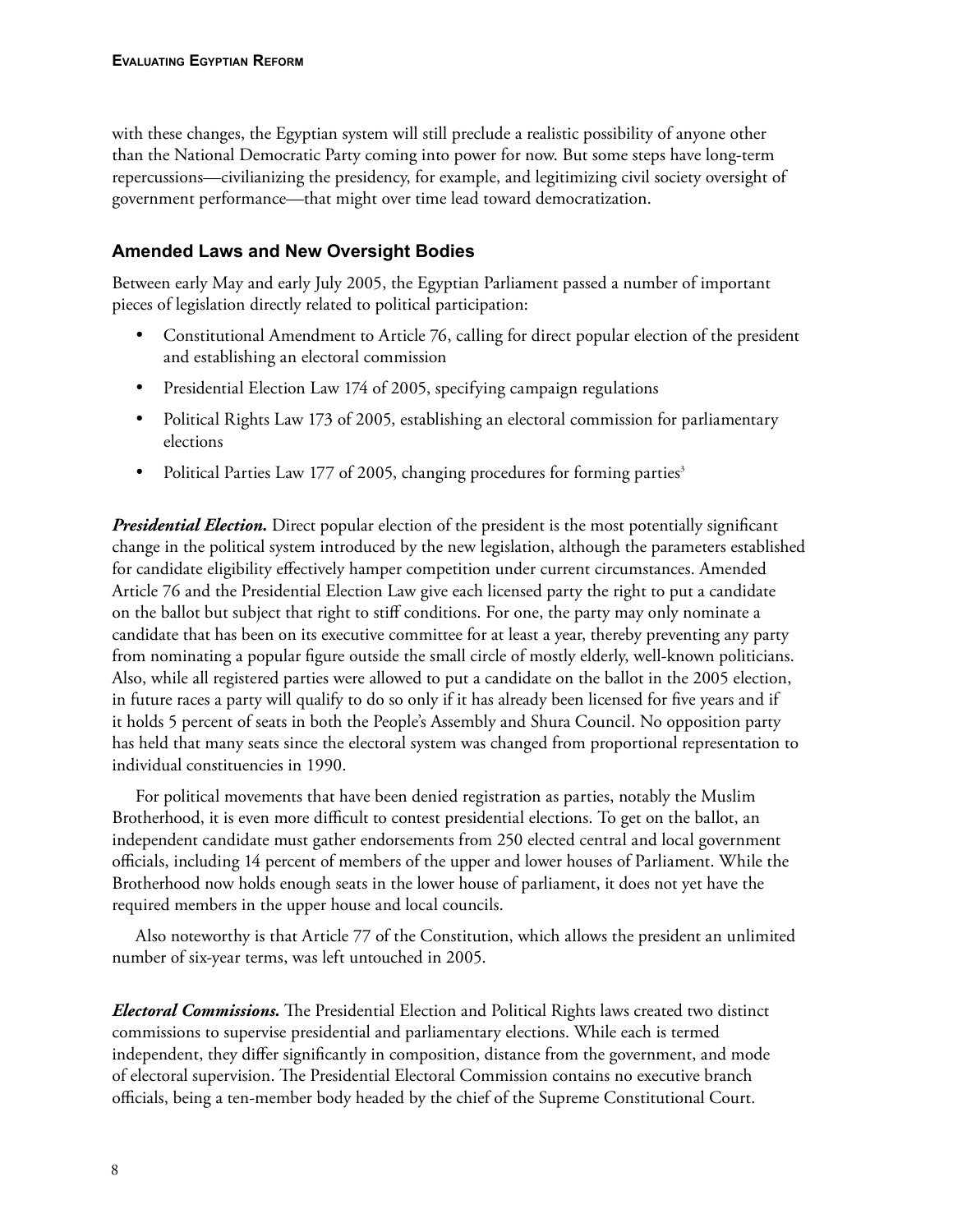Other members include four senior sitting judges and five nonpartisan public figures selected by the two houses of Parliament. The eleven-member Parliamentary Electoral Commission, by contrast, contains two executive branch officials: the minister of justice, who chairs the commission, as well as a representative from the minister of interior. Among the other nine members are three sitting judges and six nonpartisan public figures nominated by Parliament, among whom three should be retired judges. Furthermore, those appointed by Parliament to the commissions were generally persons without the name recognition or reputation for independence required to challenge the government on electoral issues. But the newly assertive judiciary introduced a wild card into the game, as both presidential and parliamentary elections must be supervised by members of the judicial establishment.

*Political Parties.* The weakness of political parties and lack of meaningful competition are among the main impediments to democratization in Egypt, where the political scene has long been dominated by a single party.<sup>4</sup> The NDP maintains tight control of licensing, generally denying recognition to new parties that might offer competition while licensing a few that enjoy extremely limited popular support. From the mid-1990s onward, several parties with constituencies—the Ghad, Wasat, and Karama Parties—petitioned for recognition. All met with rejection from the Political Parties Committee of the Shura Council. A court order forced the committee to license the Ghad Party in late 2004, and similar rulings in summer 2005 seemed destined to force eventual licensing of the Wasat and Karama Parties.

The amended Political Parties Law passed in July 2005 speeds up the process somewhat, in that a new party is considered to be licensed if the Political Parties Committee has not objected within ninety days of its formation. The new law also expands membership in the committee, adding several nonpartisan figures. But the new law still enshrines ruling party control. The Political Parties Committee is now chaired by the head of the Shura Council—at present the secretary general of the NDP—and includes the ministers of Interior and Parliamentary Affairs. The law also maintains bans on parties with a basis in religion (effectively barring the Muslim Brotherhood) or those deemed not to "represent an addition to political life." Through such vague conditions and the presence of senior NDP members on the committee, the ruling party thus preserves its prerogative to nip potential competitors in the bud.

### **Steps on Civil Liberties and Human Rights**

In 2003 the government took several steps to address longstanding criticism of the state of emergency under which Egypt has been ruled since 1981, though without lifting the state of emergency itself. In May 2003 the government formally abolished state security courts, which had been used since 1958 to prosecute national security cases, including political and religious offenses as well as some related to terrorism or espionage. State security courts had long been criticized by Egyptian and foreign human rights organizations because they offered no right of appeal and authorized heavier sentences than would have been permissible in regular criminal courts. Abolition of the courts was largely voided of meaning, however, by the continued existence of state security emergency courts, which continued to hand down verdicts in a small number of cases under rules similar to those of the abolished courts.<sup>5</sup> In addition, under the state of emergency it is still possible to refer civilians to trial in military court on terrorism charges.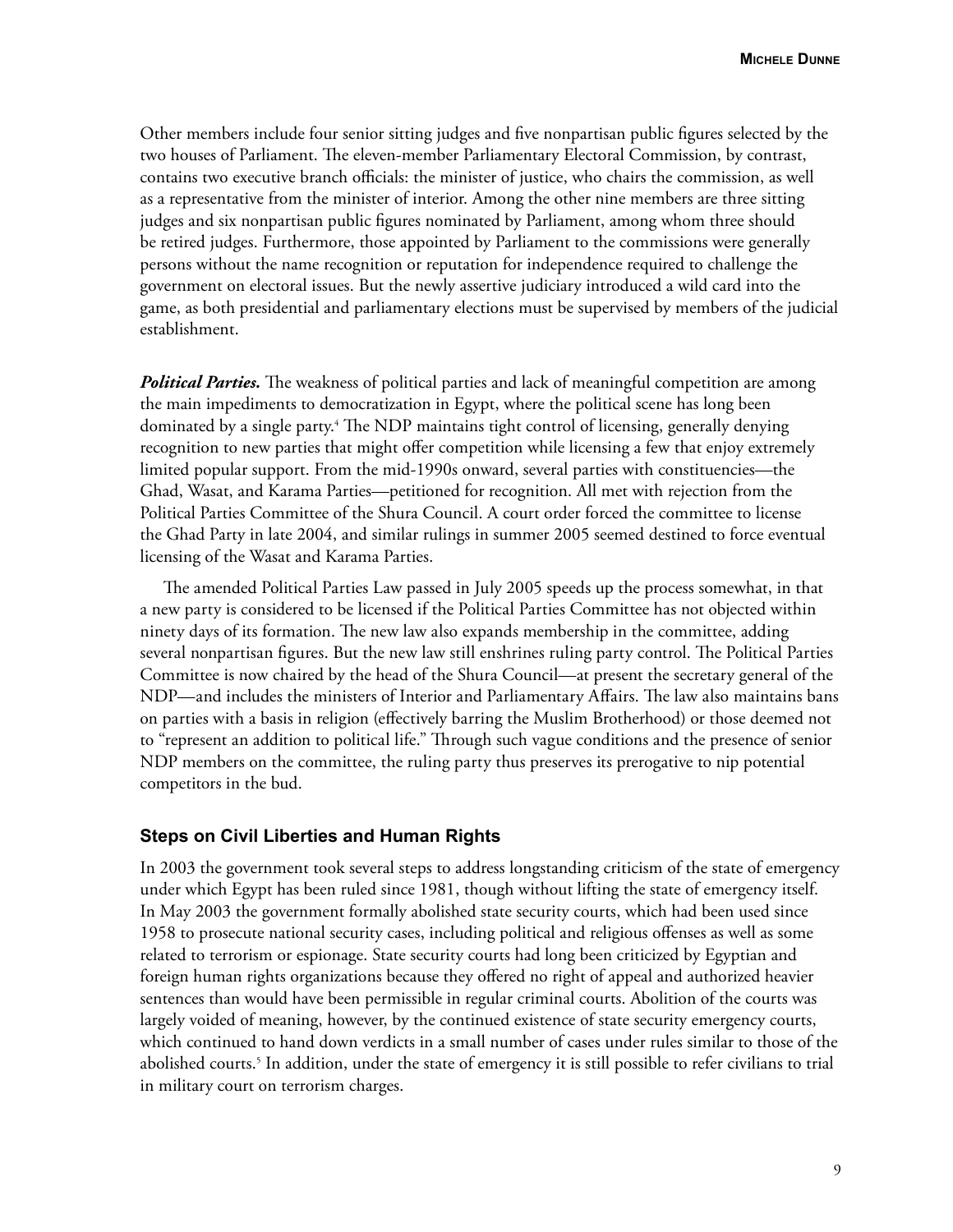So far the most significant NDP step regarding civil and human rights was the 2003 establishment of a National Council for Human Rights. The council has recently shown willingness, if not to take on the government directly, at least to make serious recommendations to the government and discuss them publicly. Its first annual report on human rights conditions, issued in April 2005, called for ending the state of emergency and catalogued dispassionately numerous complaints of torture in prisons and police stations. The council also is helping to establish channels through which nongovernmental organizations active in supporting human and civil rights can advocate policy changes. For example, the council agreed in July to cooperate with a coalition of twenty-two nongovernmental organizations monitoring the fall 2005 elections and publicly asked the government to permit and facilitate such monitoring. That the council is playing such a role is due partly to the fact that the heads of two prominent human rights organizations are council members, a step that was taken during the council's formation to increase its credibility.

# **Long-Term Implications**

In the short run, the amended laws and other steps taken thus far constitute a marginal improvement in political and civil liberties rather than a definitive or irreversible turn toward democracy. In the long run, however, the amended laws might have more significant ripple effects.

One important repercussion of the new laws is the civilianization of the presidency. According to the new laws, when the next presidential election comes—in 2011 or before if President Mubarak leaves office—the NDP must nominate a candidate who has been in the party's senior leadership for at least a year. Such a process effectively excludes active military or security officers, who are barred from party membership, from being presidential contenders. Even if Mubarak chooses a vice president, who would have been the heir apparent before the constitutional amendment, that person cannot become the NDP candidate unless he also holds a senior party office. Thus the process of presidential succession has changed fundamentally, increasing the likelihood that after Mubarak, Egyptians will have their first civilian leader since 1952. It may also facilitate the succession of Gamal Mubarak, as he is a key member of what is now a small circle of potential nominees.

The creation of semigovernmental institutions such as the National Council on Human Rights and the electoral commissions also has had the effect, perhaps unintended, of legitimizing political activism by civil society groups. The National Council on Human Rights played a key role in persuading the government, through the new electoral commissions, to sanction the presence of thousands of poll monitors trained and organized by nongovernmental organizations. The monitoring not only greatly increased the public profile of such organizations but also constituted indirect acknowledgment by the government that such groups have a legitimate role to play in political affairs. Although such organizations remain relatively small and weak due to their inability so far to cultivate mass membership and support, they have been greatly emboldened by the experience of election monitoring. In the long term, they are likely to develop into more effective advocates of political reform than they have been until now.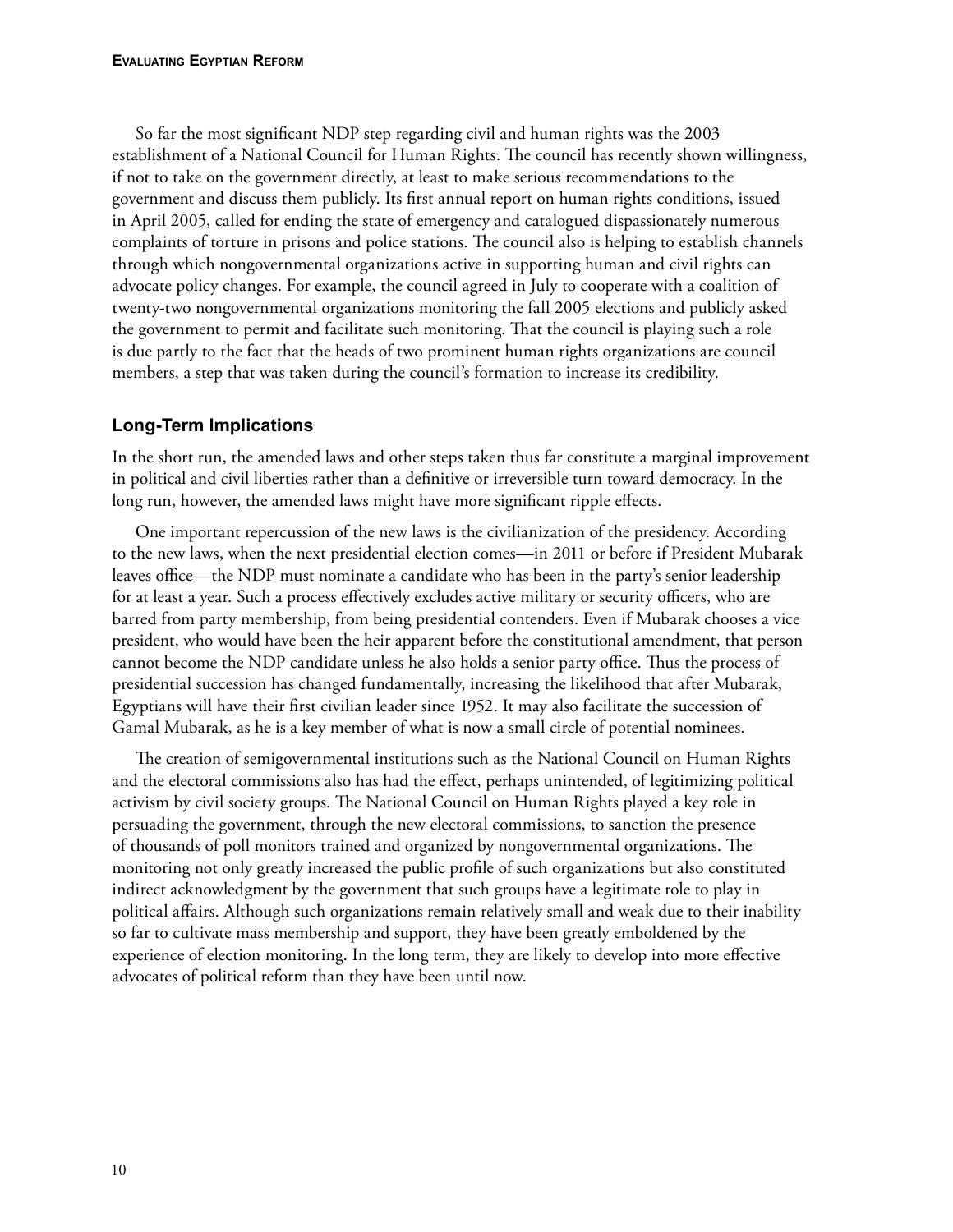### **Looking Ahead: Sources of Change and Reform Priorities**

For Egypt to move toward democracy, the ruling establishment would have to share a great deal more power and open the system up to much more competition than it has to date. It would require significant further changes to the Constitution and laws related to civic freedoms and the balance of powers among the executive, legislative, and judicial branches. Changes in law are important, as Egypt's political system and culture are legalistic in nature. Even authoritarian rulers in Egypt have tended to revise laws or find legalistic ways to circumvent them (for example, the state of emergency) rather than to ignore or jettison them altogether. The quality of the changes, especially the extent to which they level the playing field among political forces, would also be important. The ruling party has shown itself to be quite capable of authoring and passing new laws that look reasonably democratic on the surface but that actually stack the deck heavily in the NDP's favor.

Significant consensus has emerged among proreform activists from all parts of the political spectrum about the steps needed in the coming years. Limiting presidential power and building up that of the legislature and judiciary tops the list. Another strong theme is the need to lift the state of emergency and revise other laws that constrict civil liberties. During his 2005 presidential campaign President Mubarak validated the need for reform by pledging to replace the state of emergency with a new antiterrorism law as well as to initiate further constitutional and legal reforms that would give more power to the legislature, increase judicial independence, and introduce new checks on the president's authority. His promises were greeted by the opposition with skepticism about how much will ultimately be delivered, particularly in light of 2005 legislation that not only gave less than it promised but also was pushed through Parliament with minimal discussion or opposition input. Still, Mubarak's promises give the opposition, as well as outside actors, an agenda to which he can be held accountable.

Changes in law alone, however, will not be sufficient if Egypt is to move toward democracy. The pervasive influence of security forces in Egyptian life—and the fact that the regime often uses the security establishment and the courts against political rivals—is an important extralegal factor that would need to be addressed. Egypt would also need to move toward civilian oversight of the military, which so far remains accountable only to the president.

#### **Executive versus Legislative Power**

Amending Article 76 of the Constitution made the Egyptian president subject to popular elections for the first time, but other elements of the Constitution—as well as political custom—still leave the president with a great deal of power and little accountability. Article 77, for example, sets the presidential term at six years but defines no term limits. The Muslim Brotherhood, Kifaya, and other opposition groups have called for amending Article 77 to shorten the presidential term to four years and to establish a limit of two consecutive terms. In addition, opposition groups and even some members of the NDP have called for revisiting amended Article 76 to make it easier to get onto the ballot. Allowing any registered party, or any party with representation in Parliament, to put a candidate on the ballot would make the race more competitive.

Some opposition groups, notably the Muslim Brotherhood, have called for a parliamentary system with a much weaker presidency, one that would be principally symbolic and nonpartisan, as well as detached from executive authority. Given the long-established tradition of powerful presidents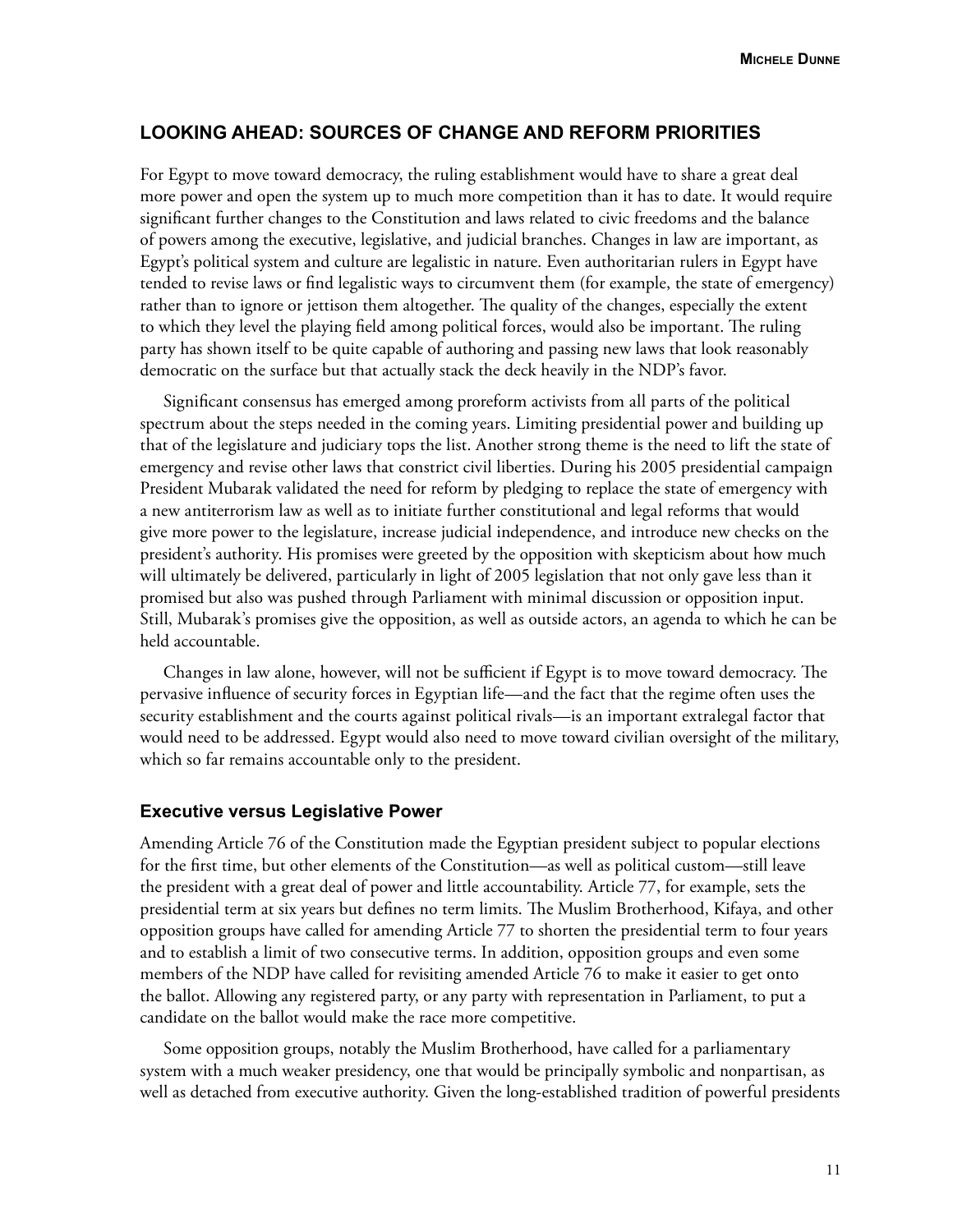in Egypt, such a course would be possible only if there is a more radical shake-up of the system than currently seems likely.

Just as important as making the president more accountable would be strengthening the legislature, which lacks budgetary authority and generally does not originate legislation. Article 86 of the Constitution gives the People's Assembly authority over the "general budget of the state," but Article 115 specifies that the Assembly has no right to modify the budget without government approval. Furthermore, the budgets of the armed forces and internal security forces are considered state secrets and therefore not subject to parliamentary oversight. In addition, some ministries, notably the Ministry of Defense, which owns vast economic enterprises and the Ministry of Information, which runs the state-owned media, have their own off-budget sources of revenue. And while the Constitution gives the power to originate laws to both the Parliament and the president, in practice the executive branch generates nearly all legislation and the Parliament's role is purely reactive.

# **Executive versus Judicial Power**

In recent years the judiciary has acquired additional credibility with the public because it has asserted its independence from the executive branch. When the Judges Club staged a confrontation with the government in May 2005, its primary goal was to force consideration of a proposed law of the judiciary drafted by the club in December 2004. The proposed law, which draws on earlier drafts going back to the mid 1980s, would give the judiciary full fiscal autonomy as well as independence over its own disciplinary proceedings. Although the judges ultimately failed in forcing their law onto the crowded parliamentary agenda before the assembly adjourned in early July, they apparently persuaded the minister of justice to withdraw a competing and more restrictive draft. Mubarak promised after he was elected that the judiciary would get its long-postponed hearing in the next parliamentary session.

While Mubarak generally has respected major court rulings on political issues, for example on judicial supervision of elections, he has also created and preserved alternative justice systems for suspects in terrorism, drug, espionage, political, and religious cases that detract from the judiciary's power. Lifting the state of emergency, which would abolish detention without charge and the state security emergency court system, as well as ending the trial of civilians before military courts, would correct this imbalance. In addition, however, Mubarak or his successor would have to order consistent implementation of judicial rulings by security services, which have often ignored or refused to implement certain rulings, such as calls for release of detainees held for years without charge or trial.

# **Political Parties**

The relative strength of the Muslim Brotherhood versus political parties, including the NDP, in the 2005 elections suggests that steps to rectify a distorted political landscape are sorely needed. Currently, politics are polarized between a ruling party that uses a combination of patronage and intimidation to win support and a Muslim Brotherhood that is barred by law from becoming a party. In between are a collection of licensed parties that are mostly outdated and discredited (Wafd, Tagammu, Nasserists) or harassed by the regime (Ghad), and a few newer groups that have been denied licensing so far (Wasat, Karama).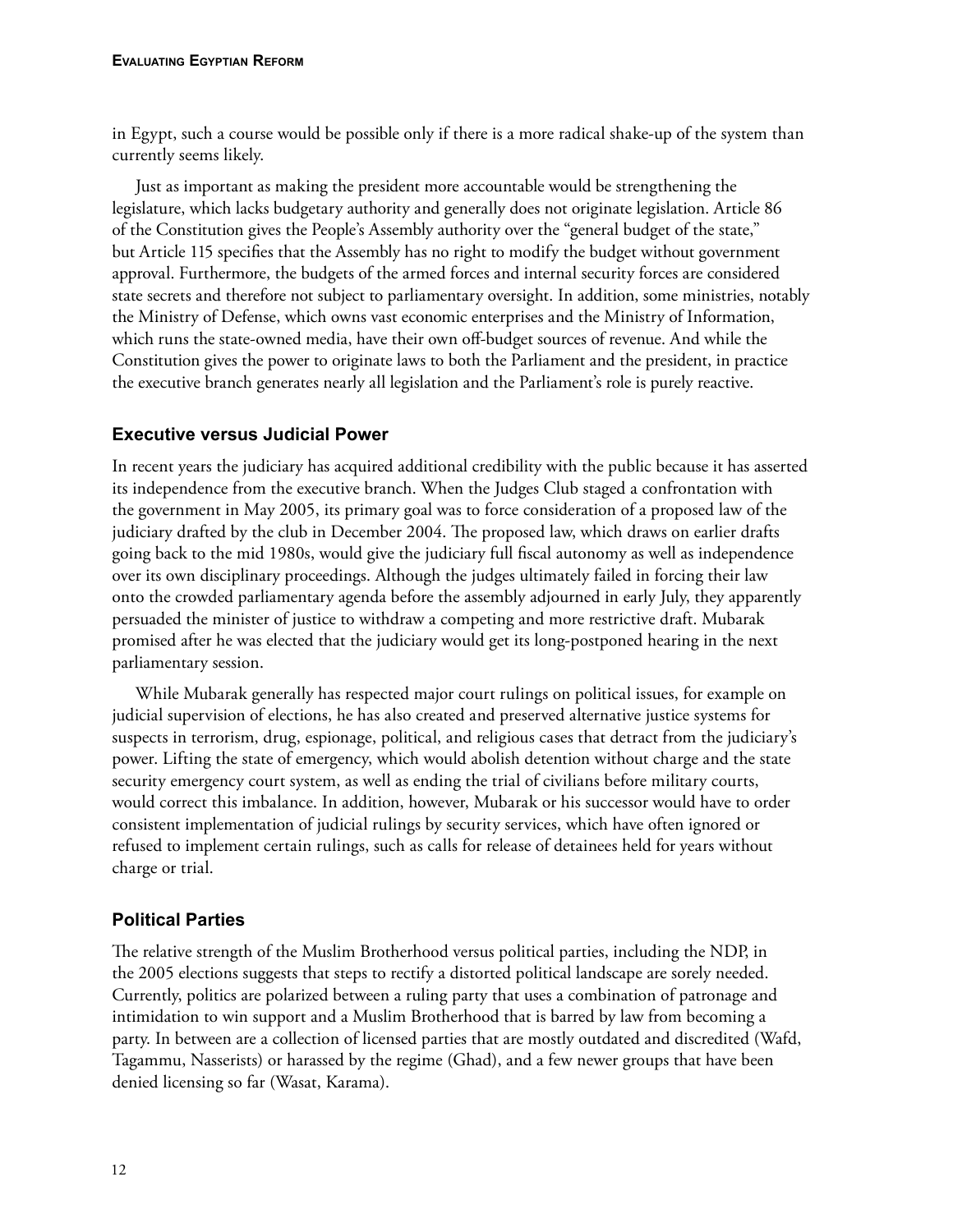Revising the current electoral law could significantly strengthen the role of parties. Returning to a proportional representation system similar to that which existed before 1990, or perhaps a mixed system that would allow independent representatives, would automatically raise the salience of the parties. In addition, the recently amended Political Parties Law would require further changes to remove the ruling party's stranglehold and allow new parties to emerge more naturally.

The system would continue to be skewed, however, unless some way is found for Islamists to be represented openly. Egypt may choose to maintain the ban on overtly religious parties but needs to undergo a process akin to that which has taken place in Morocco, Turkey, Jordan, Yemen, and other countries that have found formulas for Islamist participation within their systems.

#### **Civil Liberties**

Mubarak's promise to end the state of emergency potentially has wide-ranging implications for civil and human rights. According to Article 148 of the Constitution, the president has the right to declare a state of emergency for a "limited period" with parliamentary approval. Since 1994 this has been three years at a time. Emergency Law 162 of 1958, under which Egypt has been governed for much of the last forty years and continuously since 1981, hampers freedoms of expression and association in many ways. Authorities may carry out wiretaps and searches without warrants, censor the media, detain suspects without charge for prolonged periods, refer civilians to military or state security courts for trial, and prohibit public gatherings such as demonstrations or rallies. Although authorities typically have been selective in implementing such regulations—using them more often against Islamists than secular oppositions, for example—their existence creates a climate of fear and uncertainty. In theory, lifting the state of emergency would be an important step toward freeing political life, especially if the 1958 law itself were also abolished.

The danger, however, is that the government might reintroduce all or many of these restrictions on rights via a new counterterrorism law. While no one would deny Egypt's need to fight terrorism assertively in light of the renewal of large-scale attacks on tourist facilities in 2004 and 2005, there is reason for concern that the new law will incorporate many aspects of the emergency law into the regular penal code.

In addition to the emergency law, a series of deliberalizing laws passed in the 1990s would need significant revision to restore damaged civil liberties. As a general rule, the Egyptian government has tended to over-regulate nongovernmental entities such as professional and civil society associations partly because they emerged in the 1980s and 1990s as alternate forums for political activity by opposition groups, including the Muslim Brotherhood. The 1993 Syndicates Law would need amendment to remove provisions requiring unrealistically high quorums for elections. Provisions in the 1995 Press Law allowing incarceration of journalists convicted of libel should be removed. The 2002 NGO law would need thorough revision to lift excessively intrusive licensing and regulatory powers of the Ministry of Social Affairs, as well as the minister's ability to dissolve any nongovernmental organization by decree. A transparent process, in which interested parties in civil society have the opportunity for real input into new legislation, would be critical to a meaningful revision of such laws.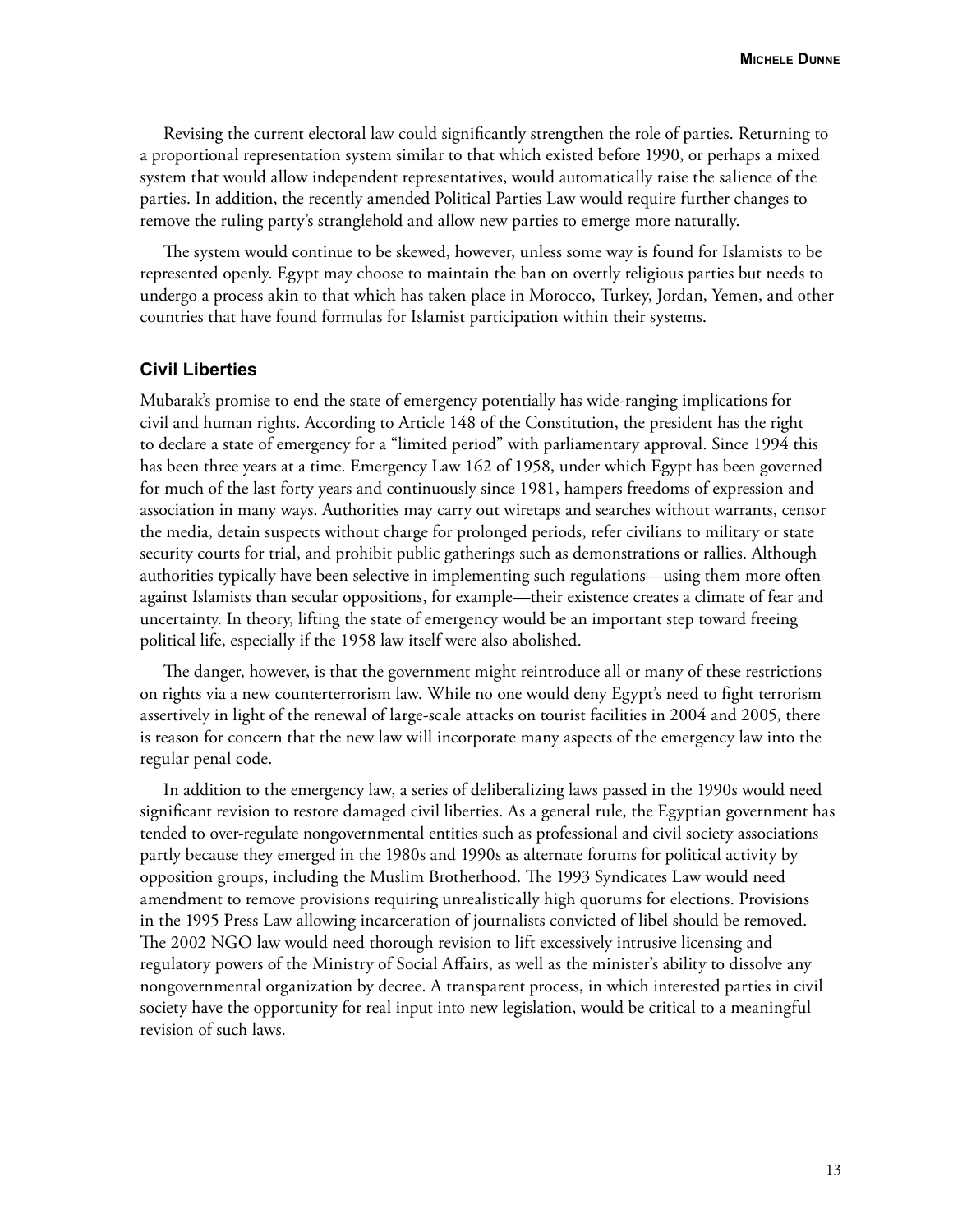### **Role of the Security Services and the Military**

The internal security services and the armed forces represent distinct challenges to the prospects for democratization in Egypt. Security services pose the more difficult near-term problem because they permeate and distort everyday life and political activity to an extent inconsistent with a democratic system. Egyptians are regularly required to inform security officers about political activities and discussions in which they have participated, leading to a climate of mutual suspicion. Security officers work with certain journalists to plant stories in the media, which are often directed at smearing the reputations of or creating divisions among opposition activists. The security services have also fanned the flames of differences inside opposition groups, contributing, for example, to a leadership crisis that brought down the Labor Party in 2000 and another inside the new Ghad Party in 2005. Furthermore, security services intimidate and abuse political prisoners to obtain information from or punish them.<sup>6</sup>

Senior Egyptian officials selectively use the security services and security courts to punish and isolate political rivals, but deny ever doing so. The cautionary tale of Ayman Nour—a rising star in opposition politics who ended 2005 in a prison cell after his electoral defeat by a former security officer and his conviction on trumped-up charges—is a case in point. If Egypt is to democratize, the role of the security services would have to be redefined as protecting the country and the state only from violent challenges such as those posed by terrorists rather than political challenges posed by nonviolent dissidents. Existing laws against torture also would need to be enforced in a serious way.

In contrast to the security forces, the armed forces have generally withdrawn from the political realm over the past twenty years, and the recent constitutional amendment makes another military president less likely. The last military leader with an independent political base was Field Marshal Abdel Halim Abu Ghazala, whom Mubarak removed from his position after a corruption scandal in 1989. Since then, senior military leaders have shown unwavering loyalty to Mubarak. They are likely to support any president legitimately chosen and are unlikely to take a position against further political reforms as they will not touch the military's extensive prerogatives in the near term. The armed forces represent a challenge to democratization, however, in that they belong in effect directly to the president and are not subject to real parliamentary or judicial oversight. In the long term, if Egypt is to democratize, the military and security forces would need to become subject to civilian authority through transparent budgets, parliamentary oversight, and a civilian president as commander-in-chief.

# **How Outsiders Can Support Reform**

Although calls for change from within Egypt have strengthened in recent years, they are still weak and could be easily ignored or suppressed by the regime if not for the fact that they enjoy the support of major outside powers. The United States and European Union are important to Egypt in terms of military and economic assistance, strategic cooperation, and trade; the government cannot afford to alienate them.

Yet Europe and the United States face difficult choices about how strongly and by which methods to encourage democratization, particularly as it has become clear that the Muslim Brotherhood is presently the only significant opposition group. If the United States and Europe press too aggressively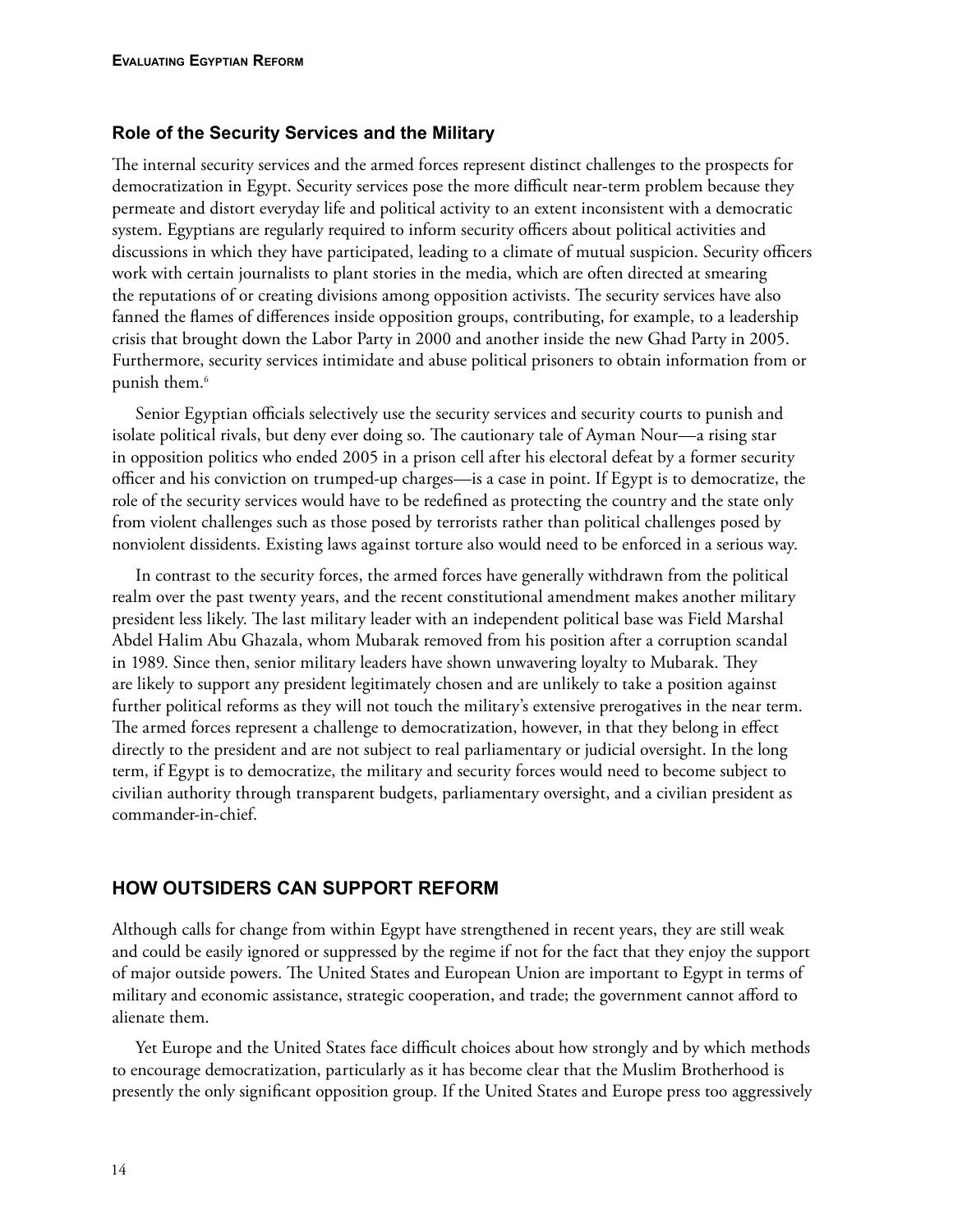for change, there is a real possibility of alienating the Egyptian government or even of forcing Egypt into a chaotic political opening in which illiberal or undemocratic forces, whether Islamists or perhaps from the military, might emerge triumphant. If Europe and the United States are too patient, on the other hand, Egyptian advocates of reform might well go down in defeat while the country settles in for many more years of autocratic rule and stagnation.

The United States and Europe should maintain active support for democratization in Egypt despite the evident strength of Islamists and weakness of the secular opposition. For all their flaws, the 2005 parliamentary elections were a more authentic reflection of the state of political life in Egypt than previous elections. Longstanding impediments to democratization—overwhelming voter apathy, the extreme weakness of political parties, the need to work out some legitimate political role for Islamists, the role of security forces—are now acknowledged openly and can be addressed. The proper role for outside powers is not to impose or even suggest solutions to these problems but to promote the openness and provide resources that will enable Egyptians to address these problems themselves.

The nature of Islamist participation, for example, is a problem that does not lend itself to direct involvement by outsiders due to widespread suspicion of U.S. and also European intentions. U.S. and other Western diplomats should be free to meet with elected members of Parliament or other figures from the Muslim Brotherhood as is deemed useful to understand the movement's positions. A ban on such contacts serves no real purpose, as not even the Egyptian government accuses the Brotherhood of using terrorism. At the same time, the principal role of foreign governments is not to negotiate with oppositionists but to deal with the Egyptian government. Thus, what the United States and Europe can and should do is press the Egyptian government to keep open the political space needed for productive dialogue between Islamists and secularists. Such a dialogue among Egyptians themselves is where solutions to the problem of Islamist inclusion in the political sphere can emerge.

In a general sense, the single most important thing for the United States and Europe to do is to maintain and demonstrate an active interest in democratization in the coming years. Mubarak's last years in office, when he should be concerned about his legacy, and particularly the early years of his successor's term offer special opportunities that should not be squandered. While U.S. and European interest in reform would have little effect if Egyptians themselves were not pressing the issue, the United States and Europe have played important roles in drawing the Egyptian government's attention to internal demands for reform. Support by the United States and Europe for these internal demands can influence how quickly Mubarak follows up on his promises, how substantive his reform proposals are, and to what degree he accommodates opposing demands. Beyond the question of pace there is also one of methods: which combination of public statements, private diplomacy, and cooperation (including assistance and trade) is most likely to encourage meaningful political reform while averting radical or violent change?

### **Public Statements and Private Diplomacy**

In commenting publicly on political reform in Egypt, the United States and Europe would be wise to focus on bolstering the calls of Egyptian reformers for the development of a democratic system. Keeping comments relevant to the current debate but also general in nature—for example, commenting on the importance of the principle of judicial independence rather than on the contents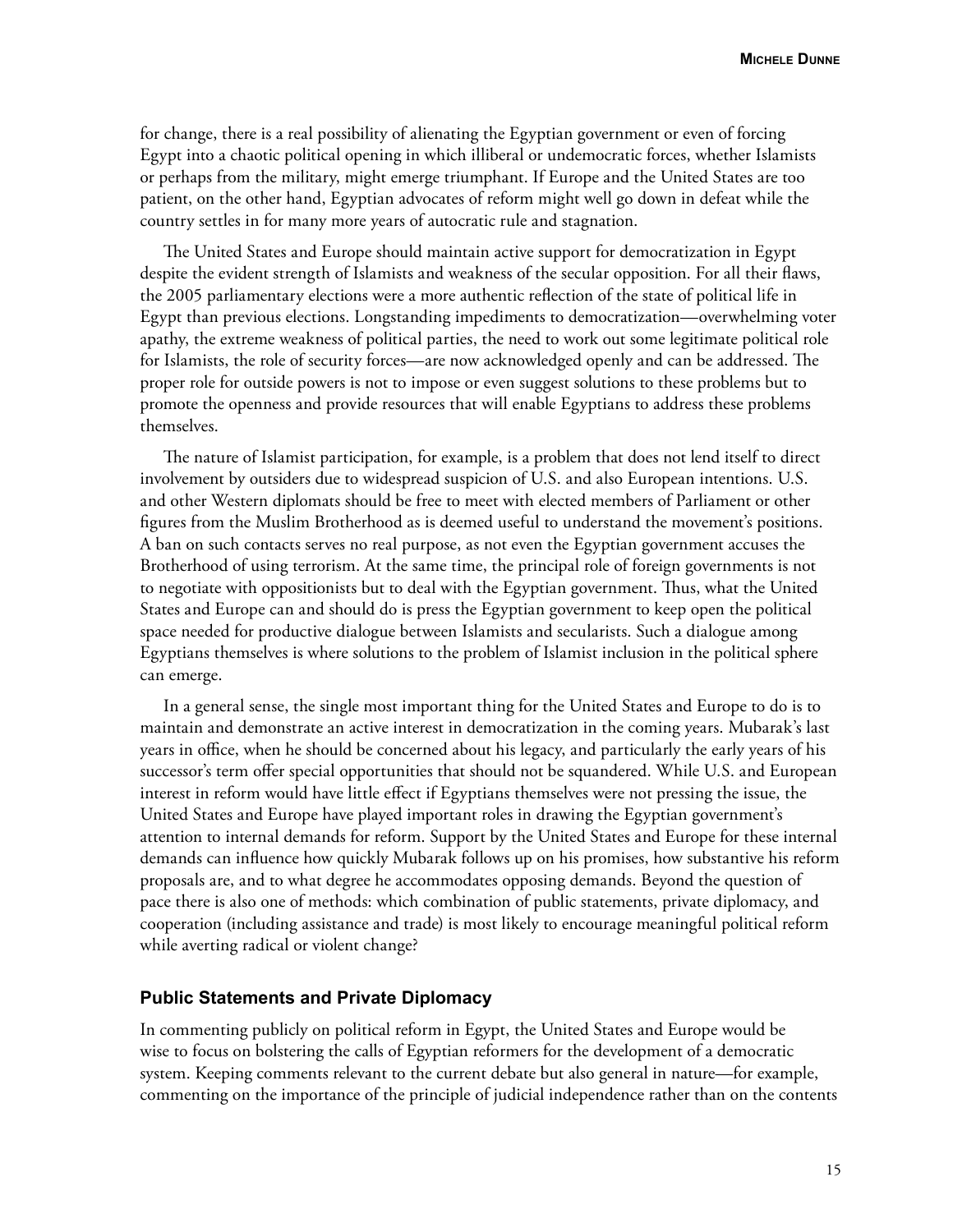of a draft law of the judiciary—shows that outside powers are in touch with what is going on while dampening claims of interference in internal affairs. In addition, it is important that senior U.S. and European officials object publicly to violence against or harassment of nonviolent dissidents in order to raise the cost to the Egyptian regime of such methods.

In constructing public statements, the United States and Europe will need to become increasingly sophisticated in distinguishing real from cosmetic reforms. Authoritarian and semiauthoritarian regimes are well known for taking steps that change the forms of political life but do not fundamentally alter the ways in which power is acquired and practiced; in fact, such reforms often effectively consolidate the ruling elite's hold on power. The United States found itself in such an awkward position in spring 2005, when senior U.S. officials at first praised Mubarak's initiative to open the presidency to elections as "bold," then later found themselves on the wrong side of the issue as reformers criticized the actual constitutional amendment as anticompetitive and undemocratic. While there is nothing wrong with commenting positively on government initiatives, such remarks should be calibrated carefully to reserve judgment until the initiative is translated into real steps and to contain clear expectations of further movement. If praise is unqualified, the message might be understood to mean that the government need go no further.

However important public statements may be, there is no substitute for direct, private engagement with Egyptian government officials, especially at the highest levels. As with public statements, the content of private messages should be relevant to current debates and should draw attention to the demands of Egyptians pressing for reform. Priority issues include the need for presidential term limits, a new judiciary law, electoral system reform, increased budgetary authority for Parliament, more liberal licensing of political parties, and fewer regulations for nongovernmental organizations. While conversations among high-level officials often remain general in nature, working level officials should carry on the conversation with greater specificity and link the general goals with specific incentives related to assistance and other forms of cooperation, including trade.

# **Assistance, Cooperation, and Trade**

Economic and military assistance, as well as trade relationships, are among the tools the United States and Europe can and should use to promote democratization in Egypt. As a general principle, the United States and Europe should make clear that the amount and types of assistance they are willing to provide will depend in part on Egypt's progress toward democracy. Specific decisions on conditioning assistance or trade benefits should be made on a rolling basis, depending on which reform measures are urgent and where donors have the most leverage. In most cases political conditionality should be kept private between the donor state and Egypt, as making it public can back the Egyptian government into a corner. In a few cases—when an important issue is at stake and there appears to be no chance of reaching an understanding with the Egyptian government—it may be productive to expose differences publicly in order to show Egyptians that the United States and Europe are standing up for democratic principles.

In 2003 and 2004 the U.S. government reviewed its approximately \$600 million annual economic assistance to Egypt with a view to promoting democracy, a goal also pursued by the U.S. Congress in hearings during 2004 and 2005. As a result, the United States changed its democracy assistance programs to focus more explicitly on political areas than it had previously done and began to choose at least some programs and partners without seeking approval from the Egyptian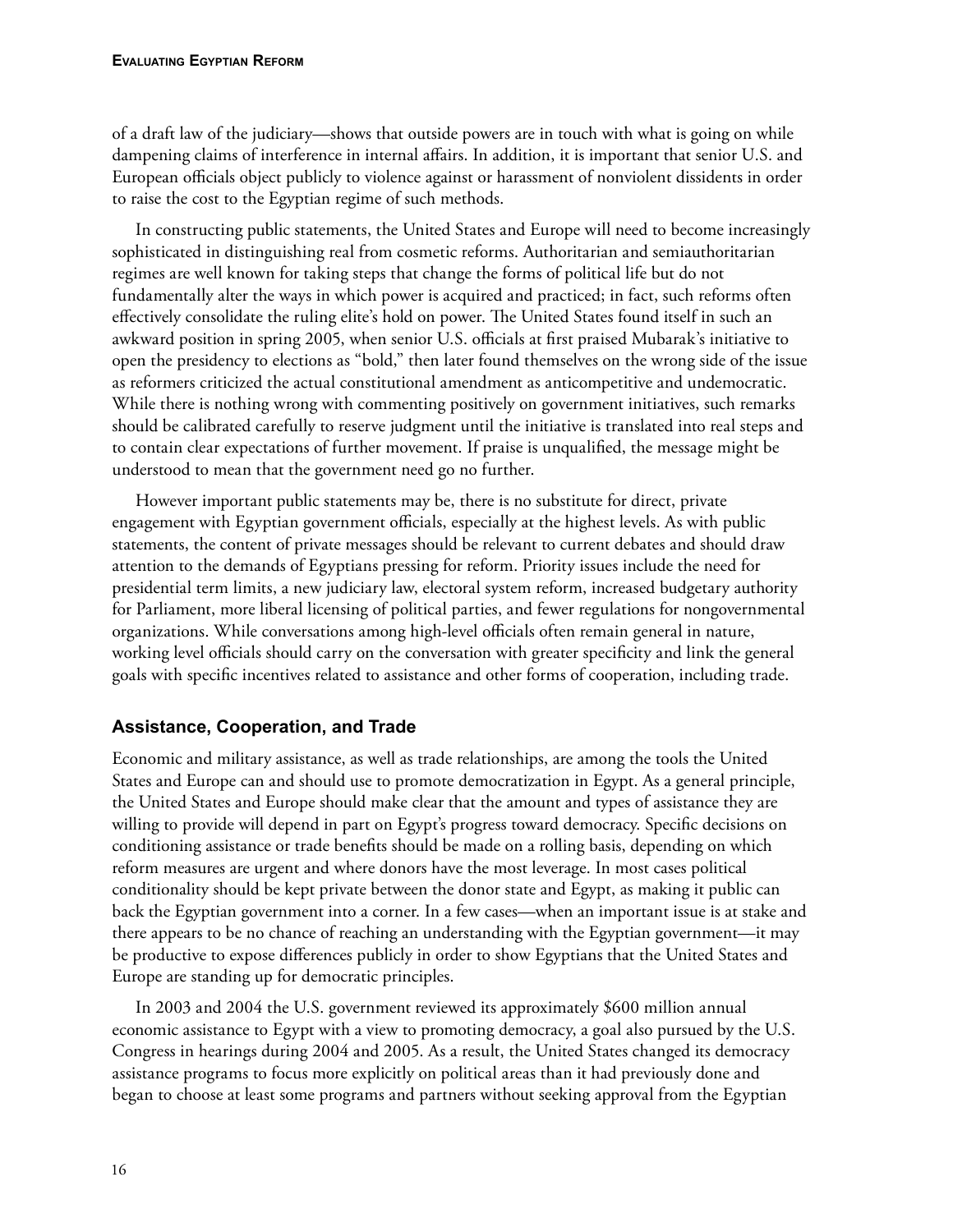government. These were constructive changes and allowed the United States, as well as Europe, to promote transparency in the 2005 parliamentary elections by funding the training of thousands of monitors by civil society organizations.

In democracy assistance programs in Egypt, the United States and Europe should maintain flexibility and keep goals to the short term so long as the situation remains fluid and it is not yet clear whether Egypt is in a real transition. Areas that deserve immediate attention include general voter apathy and lack of political mobilization, as well as political party weakness, both apparent in the 2005 elections. Potential programs might include large-scale civic education programs, perhaps using the thousands of trained election monitors, and training for political parties and groups in how to build and mobilize constituencies. Such programs would be most effective in addressing voter apathy, a longstanding phenomenon in Egypt, if institutions such as the Parliament began to gain some real weight within the political system. The United States and Europe often can support reformists most effectively not with funds but by pressing the Egyptian government to undertake policy changes that will open up the system to a greater degree.

Although the United States has taken steps to use its economic assistance more effectively to promote democratization, the military assistance relationship remains an untried avenue. The Egypt-U.S. military partnership is of significant strategic value to both countries, and the main purpose of the \$1.3 billion in annual U.S. military assistance is to modernize the Egyptian military's equipment, doctrine, and training to facilitate interoperability of U.S. and Egyptian forces in the Middle East. While the strategic relationship does not undermine prospects for democratization in any direct way, it is also possible to leverage the close military relationship more effectively to help build support in the Egyptian military and civilian bureaucracy for political reform. Programs such as International Military Education and Training, currently funded at only \$1.2 million annually, could be expanded to help expose senior and mid-level military officers to critical concepts such as civilian control of the military in democratic systems.

Trade is the most important dimension of Europe's relationship with Egypt and is becoming an increasingly important aspect of Egyptian-U.S. relations as well. Egypt and the United States have had the Trade and Investment Framework Agreement since 1999 and are discussing opening negotiations in 2006 for a full free-trade agreement. While such negotiations need not wait until the Egyptian political system has been thoroughly reformed, it would be prudent for the United States to hold off on free-trade talks—which in themselves will be a boon to Egypt, and particularly to the economic reform clique surrounding Gamal Mubarak—until they are certain that political reform is on a solid trajectory and will provide the needed environment for continued economic reforms.

The United States should take a lesson from the experience of the European Union, which reached an association agreement with Egypt in 2001 that initially included only a token human rights dialogue. Europe is now attempting to renegotiate the terms under its new Neighborhood Policy and to introduce a more serious linkage between progress on political reform and trade relations. The United States should articulate from the outset that the quality and pace of political reform in Egypt will be a key element determining how the U.S.-Egyptian relationship—political, military, economic, and trade—will develop in the coming years.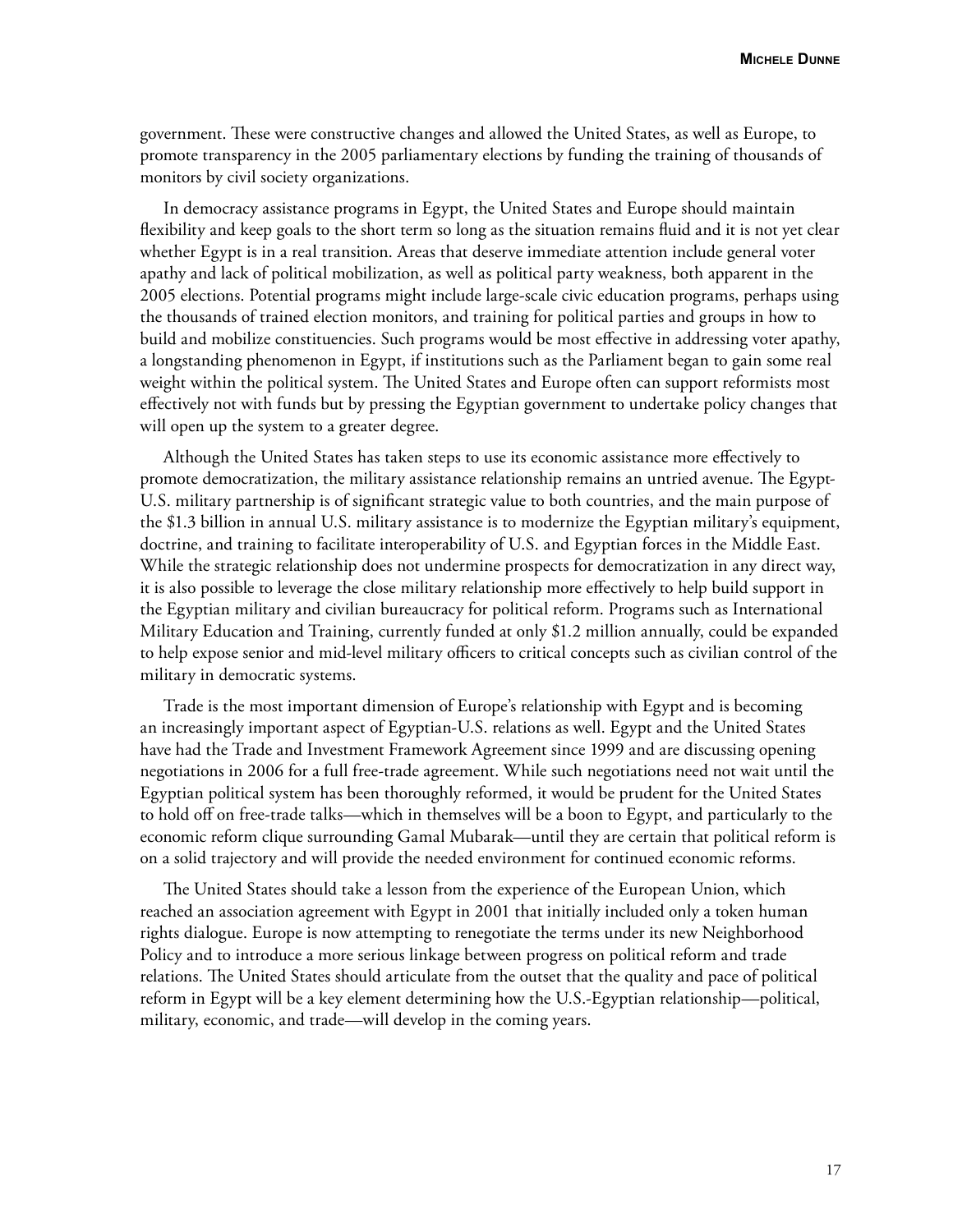# **Notes**

- 1 For more on political deliberalization during the 1990s, see Eberhard Kienle, *A Grand Delusion: Democracy and Economic Reform in Egypt,* London: I.B. Tauris, 2001, pp. 52–64.
- 2 For a more detailed discussion of the evolution of the Muslim Brotherhood from the 1980s onward, see Mona El-Ghobashy, "The Metamorphosis of the Egyptian Muslim Brothers," *International Journal of Middle East Studies* 37 (2005), pp. 373–395.
- 3 In addition, the Parliament made minor adjustments to the People's Assembly Law (Law 175 of 2005, amending Law 38 of 1972) and Shura Council Law (Law 176 of 2005, amending Law 120 of 1980), to bring them into conformity with campaign and other regulations in the laws listed here.
- 4 Since the establishment of party politics, there has typically been one dominant party. Before the 1952 coup, the Wafd Party (founded by Saad Zaghloul during the 1919 revolt against British control) dominated political life, albeit within the context of a continuous triangular power struggle with the monarchy and the British. After 1952 the Revolutionary Command Council abolished all political parties and the monarchy. Eventually Nasser established a single party (first called the Liberation Rally, later the Arab Socialist Union) that is the forebear of today's National Democratic Party. Although Sadat reintroduced party pluralism in 1977, allowing the Wafd to re-emerge and engineering the creation of loyal parties to the right and left, the NDP continued to dominate the system through its connection to the president and monopoly on patronage.
- 5 For details of cases, see U.S. Department of State Country Reports on Human Rights Practices in Egypt for 2003 and 2004, available at http://www.state.gov/g/drl/rls/hrrpt/.
- 6 For more information on torture of political dissidents, see for example "Egypt's Torture Epidemic," Human Rights Watch briefing paper, February 2004.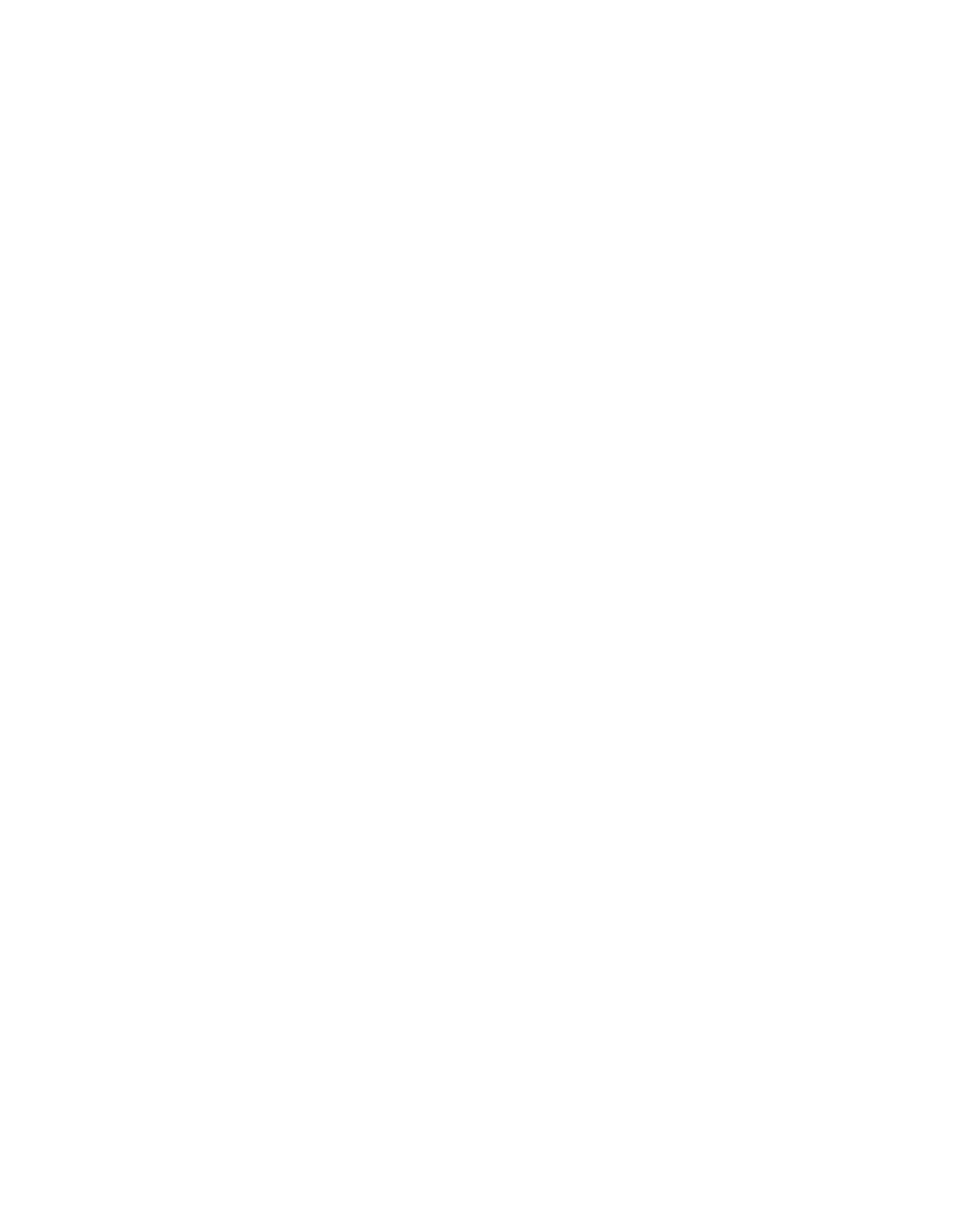#### **About the Carnegie Endowment**

The Carnegie Endowment for International Peace is a private, nonprofit organization dedicated to advancing cooperation between nations and promoting active international engagement by the United States. Founded in 1910, Carnegie is nonpartisan and dedicated to achieving practical results.

Through research, publishing, convening, and, on occasion, creating new institutions and international networks, Endowment associates shape fresh policy approaches. Their interests span geographic regions and the relations between governments, business, international organizations, and civil society, focusing on the economic, political, and technological forces driving global change.

Through its Carnegie Moscow Center, the Endowment helps to develop a tradition of public policy analysis in the former Soviet Republics and to improve relations between Russia and the United States. The Endowment publishes *Foreign Policy*, one of the world's leading magazines of international politics and economics, which reaches readers in more than 120 countries and in several languages.

For more information about the Carnegie Endowment visit **www.CarnegieEndowment.org**.

**The Democracy and Rule of Law Project** analyzes efforts by the United States and members of the international community to promote democracy worldwide. The project also examines the state of democracy around the world, looking at patterns of success and failure in transitions to democracy. Most recently, it has launched a special effort to analyze the problems of democracy in the Middle East and the challenges the United States faces in its new attempt to promote democracy in that region.

The project also publishes the *Arab Reform Bulletin*, a timely, incisive, and objective e-monthly that analyzes political developments in the Middle East. Each issue features original work from authors in the region, United States, and Europe. Read current and back issues at **www.CarnegieEndowment.org/ArabReform**.

The Democracy and Rule of Law Project is part of the Endowment's **Global Policy Program,** which addresses the policy challenges arising from the globalizing processes of economic, political, and technological change. The program recognizes that globalization, though by nature a universalizing phenomenon, extends around the world unevenly, producing sharply varied effects, both positive and negative. The program focuses on integrating the emerging global policy agenda with traditional security concerns, and also seeks to increase public understanding of globalization.

For more about Carnegie's Democracy and Rule of Law Project, visit **www.CarnegieEndowment.org/democracy**.